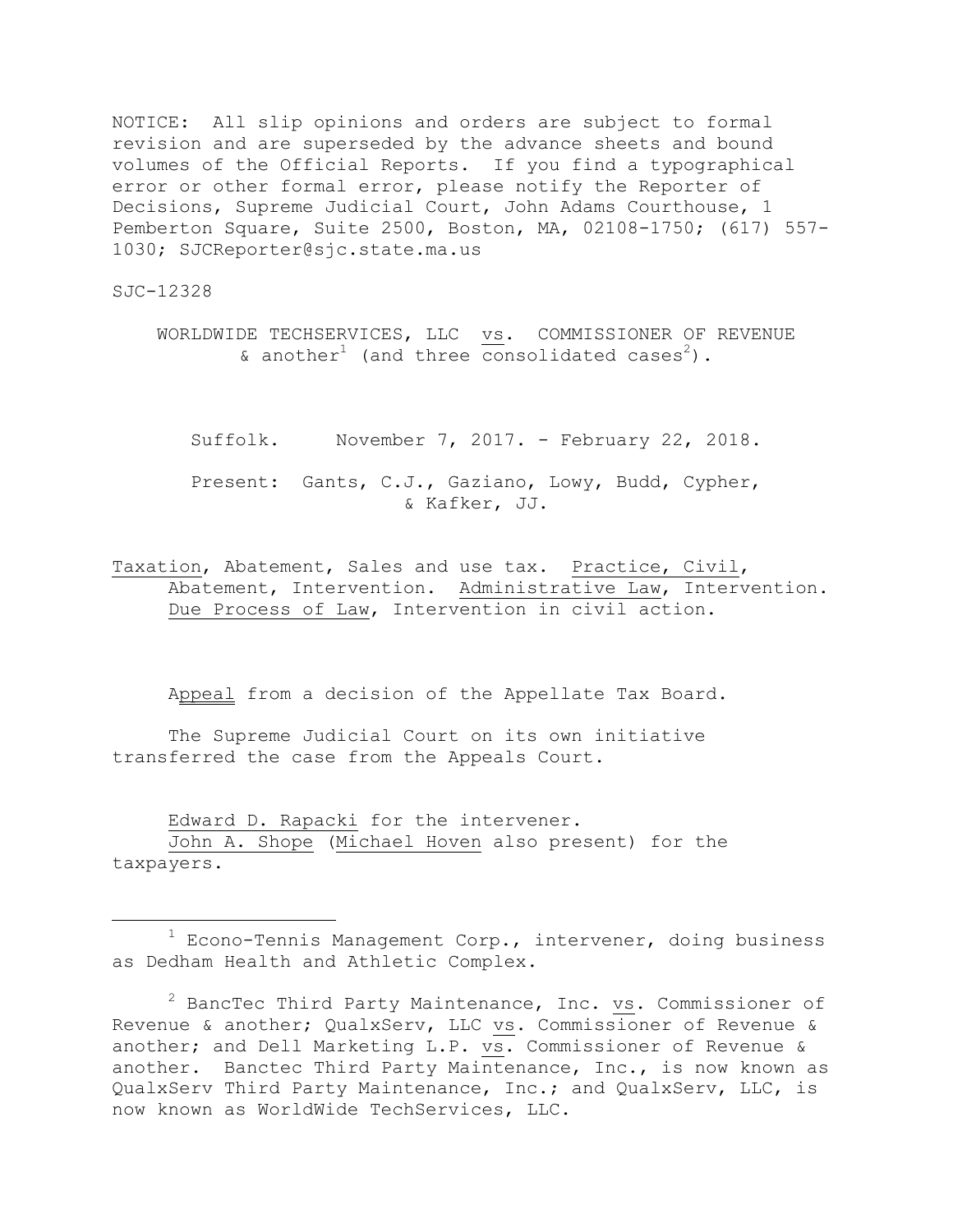Daniel J. Hammond, Assistant Attorney General (Daniel A. Shapiro also present) for Commissioner of Revenue. Ben Robbins & Martin J. Newhouse, for New England Legal Foundation, amicus curiae, submitted a brief.

KAFKER, J. Fifteen years and three Supreme Judicial Court decisions ago, this protracted case commenced regarding taxes imposed on computer service contracts. The litigation began when purchasers of the service contracts filed a putative class action against the sellers, $^3$  claiming under G. L. c. 93A that the imposition of these taxes was unlawful and an unfair and deceptive practice. The sellers successfully moved to compel arbitration pursuant to the terms of the computer service contracts, and a judge in the Superior Court eventually confirmed the award. The next chapter in this tax saga, and the one we are required to decide today, then ensued.

For the sole and express purpose of hedging their bets in response to the class action, the sellers had applied for tax abatements from the Commissioner of Revenue (commissioner) beginning in 2004. The commissioner denied the applications, and the sellers petitioned the Appellate Tax Board (board). The appellant, Econo-Tennis Management Corp., doing business as Dedham Health and Athletic Complex (Dedham Health), one of the consumers who purchased these service contracts, moved to

 $3$  We refer to BancTec Third Party Maintenance, Inc., QualxServ, LLC, and Dell Marketing L.P., the corporate appellees in the present litigation, collectively as the "sellers."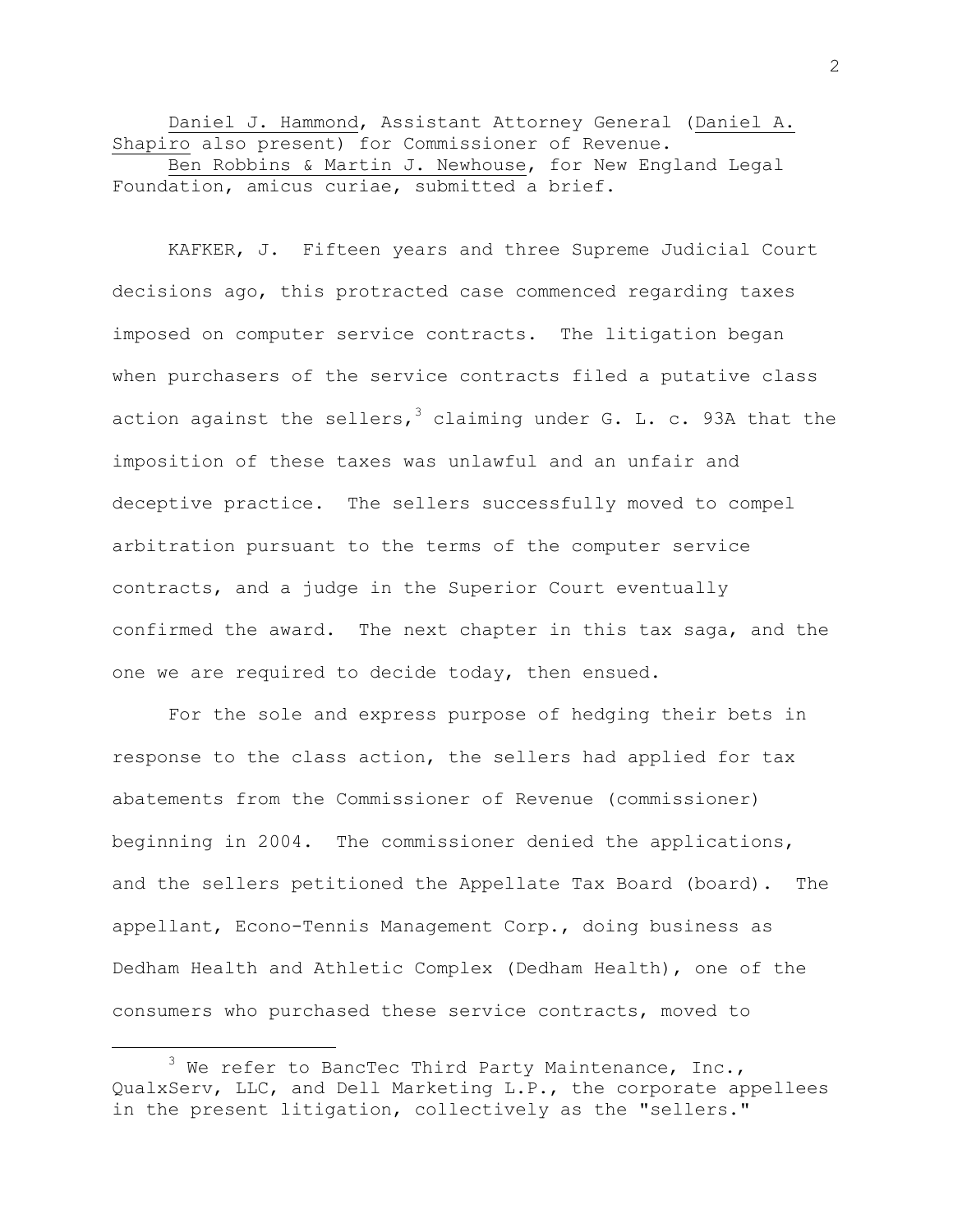intervene in the proceedings, which the board allowed. Thereafter, the board, with certain exceptions, reversed the decision of the commissioner and allowed the abatements, ordering the parties to compute the amounts to be abated. Taxes totaling \$215.55 were imposed on the service contracts purchased by Dedham Health. $^4$  After the class action litigation on the claims under G. L. c. 93A ended in the sellers' favor, the sellers withdrew their tax abatement petitions with prejudice. Dedham Health moved to strike the withdrawals. The board denied the motion to strike the withdrawals and terminated the proceedings, deciding that "any pending or further motions . . . [were] moot" and that it would "take no further action on these appeals." Dedham Health now appeals from that order. We transferred Dedham Health's appeal to this court on our motion and now conclude that although the board did not err as a matter of law in allowing the sellers' withdrawals, the board's termination of the proceedings in their entirety, after permitting Dedham Health to intervene and allowing the abatements, was an error of law. After the sellers' withdrawals were allowed, Dedham Health should have been allowed to proceed

 $4$  The sellers note that the evidence in the record before the Appellate Tax Board (board) only reflects that Dedham Health paid a total of \$45.60, not \$215.55. For the purposes of this opinion, we need not address this issue.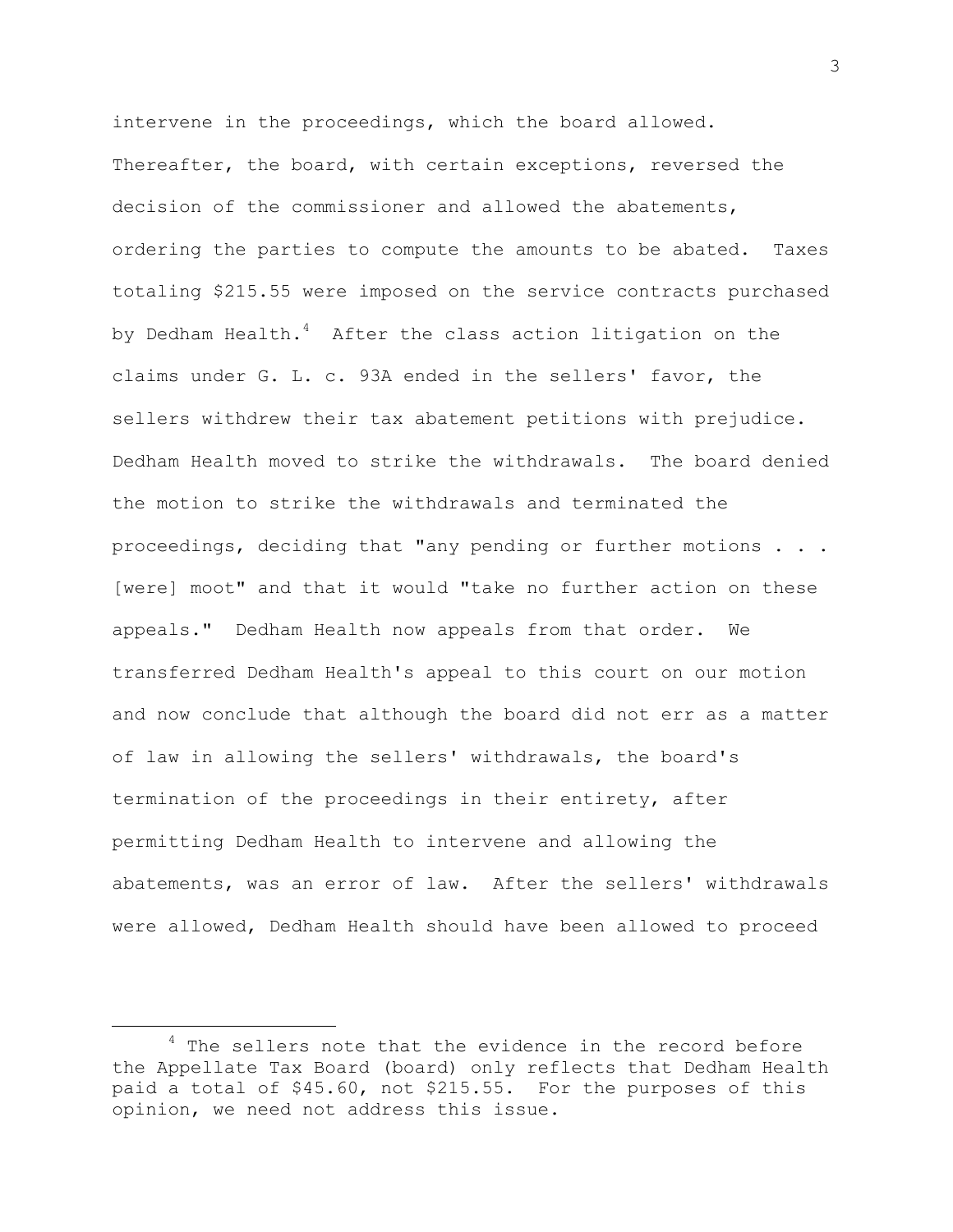as an intervener on its own claim to recover the taxes imposed on the service contracts it purchased.<sup>5</sup>

1. Background. The instant cases arise out of the same tax dispute at issue in Feeney v. Dell Inc., 454 Mass. 192 (2009) (Feeney I); Feeney v. Dell Inc., 465 Mass. 470 (2013) (Feeney II); and Feeney v. Dell Inc., 466 Mass. 1001 (2013) (Feeney III). As we summarized in Feeney I, supra at 194, "Dell Catalog Sales Limited Partnership (Dell Catalog) and Dell Marketing Limited Partnership (Dell Marketing), wholly owned subsidiaries of Dell Inc. (formerly Dell Computer Corporation), sold computers and related products to consumers and businesses and, in connection with such sales, also sold optional computer hardware service contracts under which [the sellers] agreed to provide onsite computer repairs to the purchasers." Dell Catalog and Dell Marketing collected tax on the optional service contracts from their customers and remitted the tax to the Department of Revenue. Id. at 194 & n.6. Under these service contracts, "BancTech, Inc. . . . ; QualxServ LLC; or Dell Marketing agreed to provide onsite computer repairs to the purchasers." <sup>6</sup> Id. at 194. Dedham Health was one such consumer who purchased Dell computer hardware and the accompanying

 $5$  We acknowledge the amicus brief submitted by the New England Legal Foundation in support of the sellers.

 $6$  As noted in note 2, supra, the names of two of these companies have since changed.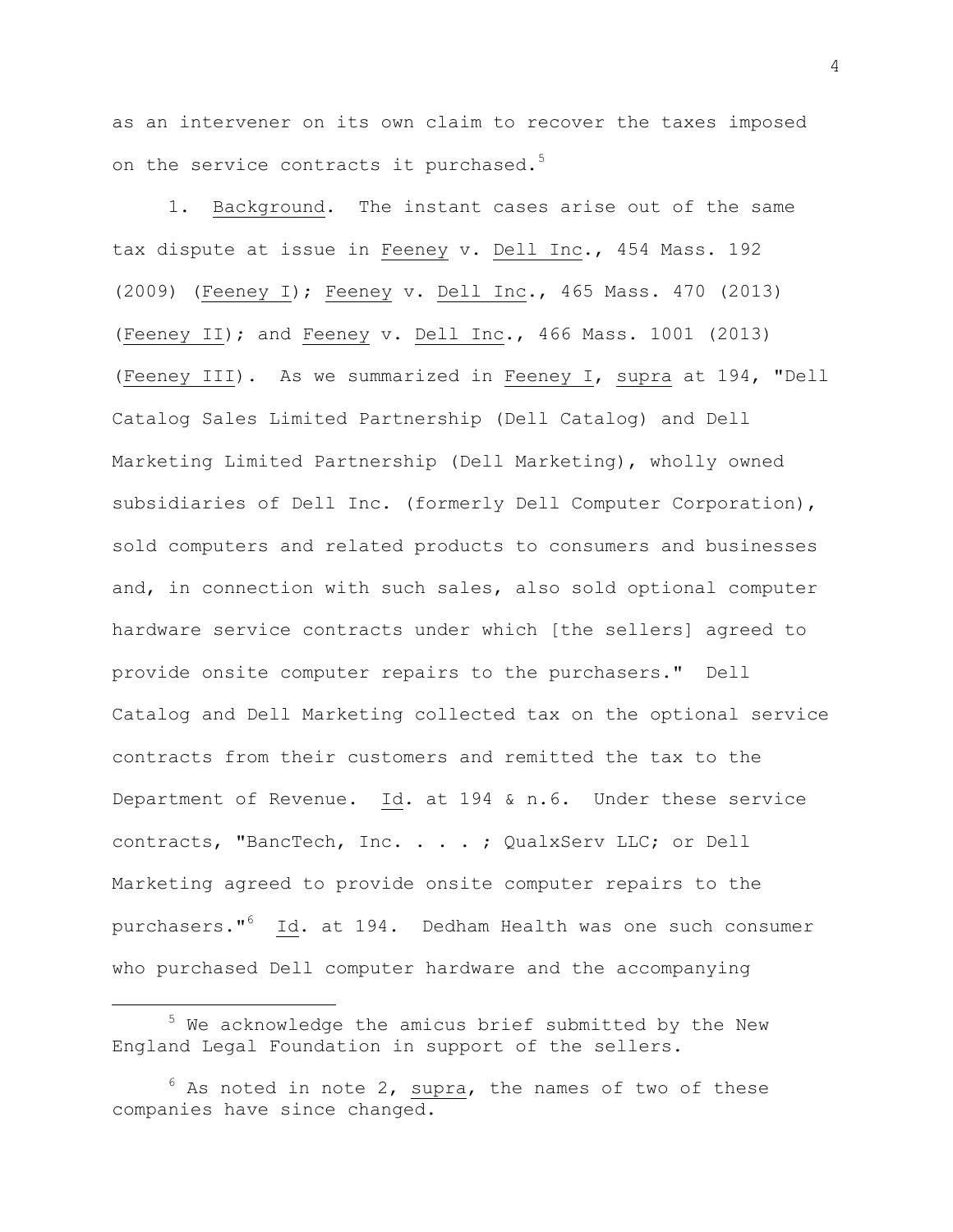service contracts. Id. Dedham Health asserted that the tax on the optional service contracts was improper. Id. at 193.

Dedham Health and one other plaintiff who bought Dell hardware and service contracts<sup>7</sup> commenced a putative class action against Dell Computer Corporation (Dell Computer) in 2003, alleging that it had improperly collected and remitted tax on the service contracts that the plaintiffs purchased, and that collecting the tax violated the Massachusetts consumer protection act, G. L. c. 93A. Id. at 193, 196. "The 'Dell Terms and Conditions of Sale' . . . in effect at the time of the plaintiffs' purchases contain an arbitration clause compelling arbitration of any claim against Dell . . . and mandating that any such claims be arbitrated on an individual basis" (emphasis in original; footnote omitted).  $8$  Id. at 194-195. In July, 2003,

L,

"ANY CLAIM, DISPUTE, OR CONTROVERSY (WHETHER IN CONTRACT, TORT, OR OTHERWISE, WHETHER PREEXISTING, PRESENT OR FUTURE, AND INCLUDING STATUTORY, COMMON LAW, INTENTIONAL TORT AND EQUITABLE CLAIMS) AGAINST DELL, its agents, employees, successors, assigns or affiliates (collectively for purposes of this paragraph, 'Dell') arising from or relating to this Agreement, its interpretation, or the breach, termination or validity thereof, the relationships which result from this Agreement (including, to the full extent permitted by applicable law, relationships with third parties who are not signatories to this Agreement), Dell's advertising, or any related purchase SHALL BE

 $7$  The other plaintiff was John A. Feeney, now deceased, who is not a party to the present litigation.

<sup>8</sup> The relevant portion of the "Dell Terms and Conditions of Sale" provides: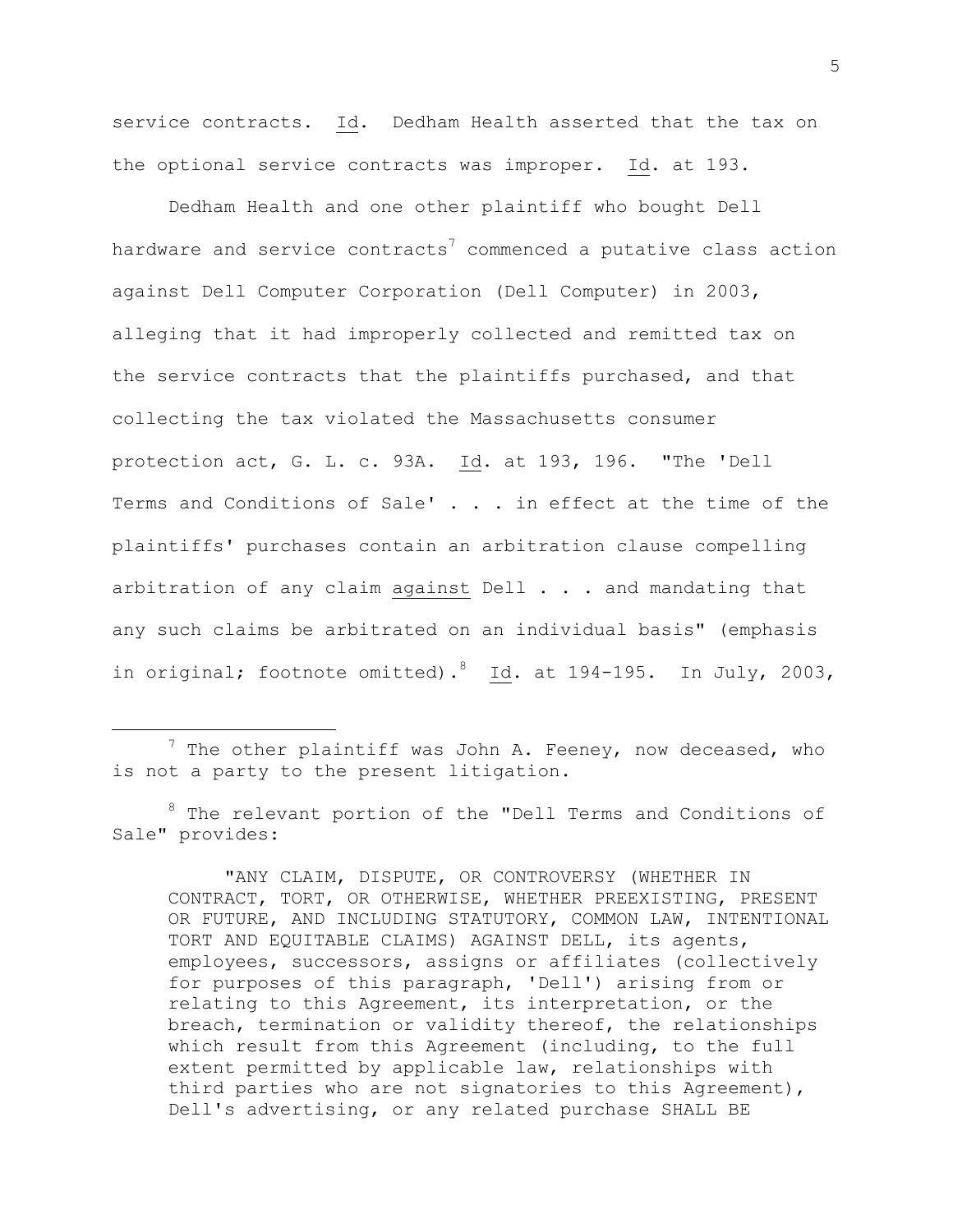Dell Computer moved to compel arbitration, and a judge in the Superior Court allowed the motion. Id. at 196-197. "[The plaintiffs] each filed a claim of arbitration 'under protest' in November, 2004." Id. at 197. The arbitrator denied the plaintiffs' request for class certification, and ruled in favor of the defendants on the merits in 2007. Id. at 198.

"In February 2008, the plaintiffs moved in the Superior Court to vacate the arbitration award," but their motion was denied and the case was dismissed with prejudice. Id. The plaintiffs appealed, and we granted their application for direct appellate review. Id. In Feeney I, this court held that the arbitration clause was void as against public policy, and reinstated the Superior Court action. Id. at 205, 214. Less than two years later, the United States Supreme Court ruled in AT&T Mobility LLC v. Concepcion, 563 U.S. 333, 351-352 (2011), that the Federal Arbitration Act precludes invalidating class waiver provisions in arbitration clauses on the basis of State public policy favoring class actions. In response to Concepcion, we held in Feeney II that "a court may still

RESOLVED EXCLUSIVELY AND FINALLY BY BINDING ARBITRATION ADMINISTERED BY THE NATIONAL ARBITRATION FORUM (NAF) under its Code of Procedure then in effect (available via the Internet at http://www.arb-forum.com, or via telephone at 1-800-474-2371). The arbitration will be limited solely to the dispute or controversy between Customer and Dell. Any award of the arbitrator(s) shall be final and binding on each of the parties, and may be entered as a judgment in any court of competent jurisdiction."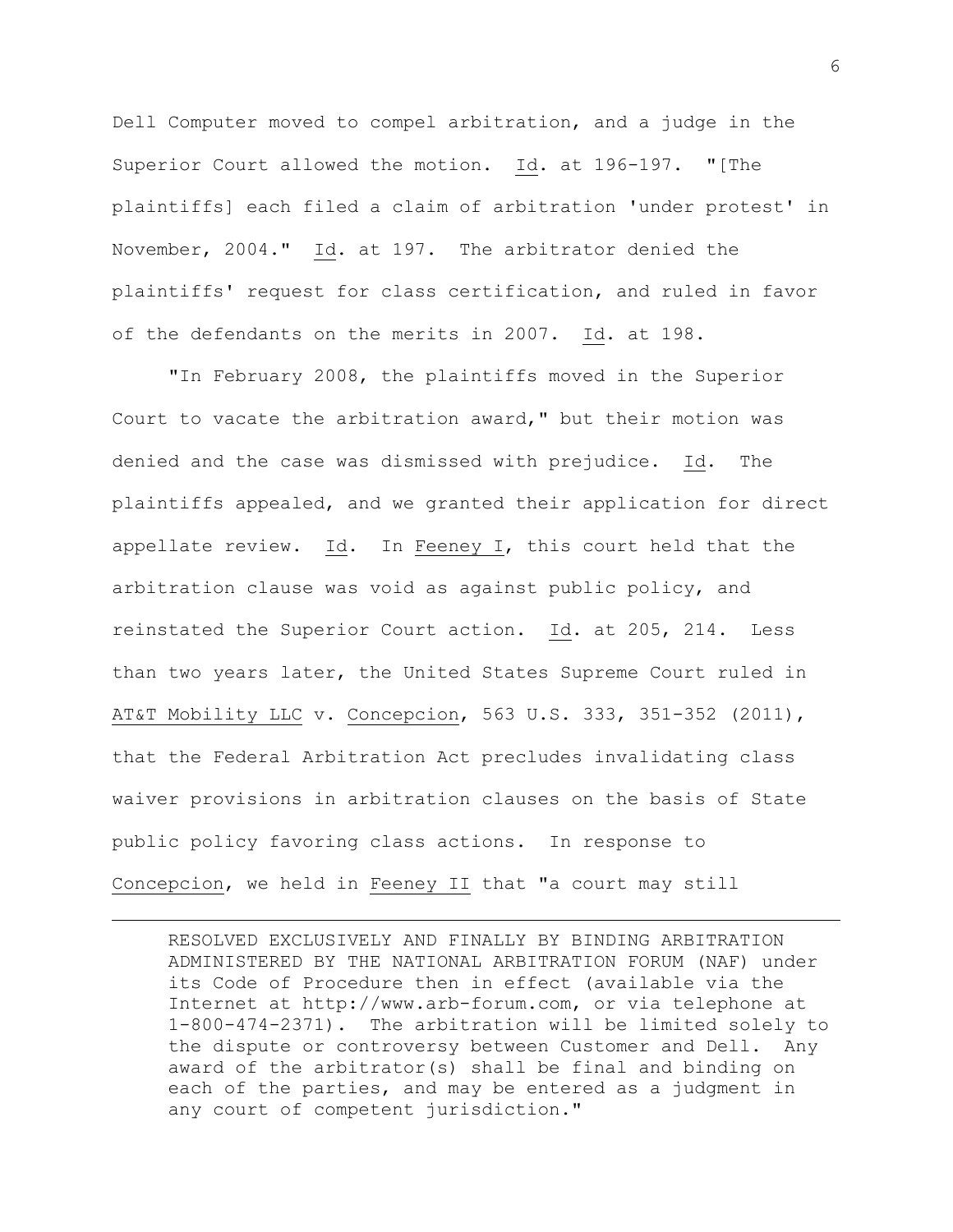invalidate a class waiver" post-Concepcion where, as here, "class proceedings are the only viable way for a consumer plaintiff to bring a claim against a defendant." Feeney II, 465 Mass. at 501-502. One week later, the United States Supreme Court held in American Express Co. v. Italian Colors Restaurant, 570 U.S. 228, 238-239 (2013) (Amex), that an arbitration agreement's class waiver is enforceable even if the class waiver effectively precludes the plaintiff from vindicating his or her Federal statutory rights. In light of the Supreme Court ruling in Amex, we held in Feeney III that the class waiver in the present case could not be invalidated for effectively denying the plaintiffs a remedy, and remanded the case to the Superior Court. Feeney III, 466 Mass. at 1003.

On remand, the Superior Court granted the sellers' motion to confirm the original arbitration award dismissing the plaintiffs' claims. Feeney vs. Dell Inc., Mass. Superior Ct., No. 2003-01158 (Middlesex County Oct. 24, 2013). The Appeals Court affirmed in a memorandum and order pursuant to its rule 1:28, 87 Mass. App. Ct. 1137 (2015), and this court denied the plaintiffs' application for further appellate review in October, 2015, ending the putative class action litigation.

While the putative class action was still ongoing, the sellers brought abatement claims against the commissioner for the taxes collected on the service contracts. The sellers

7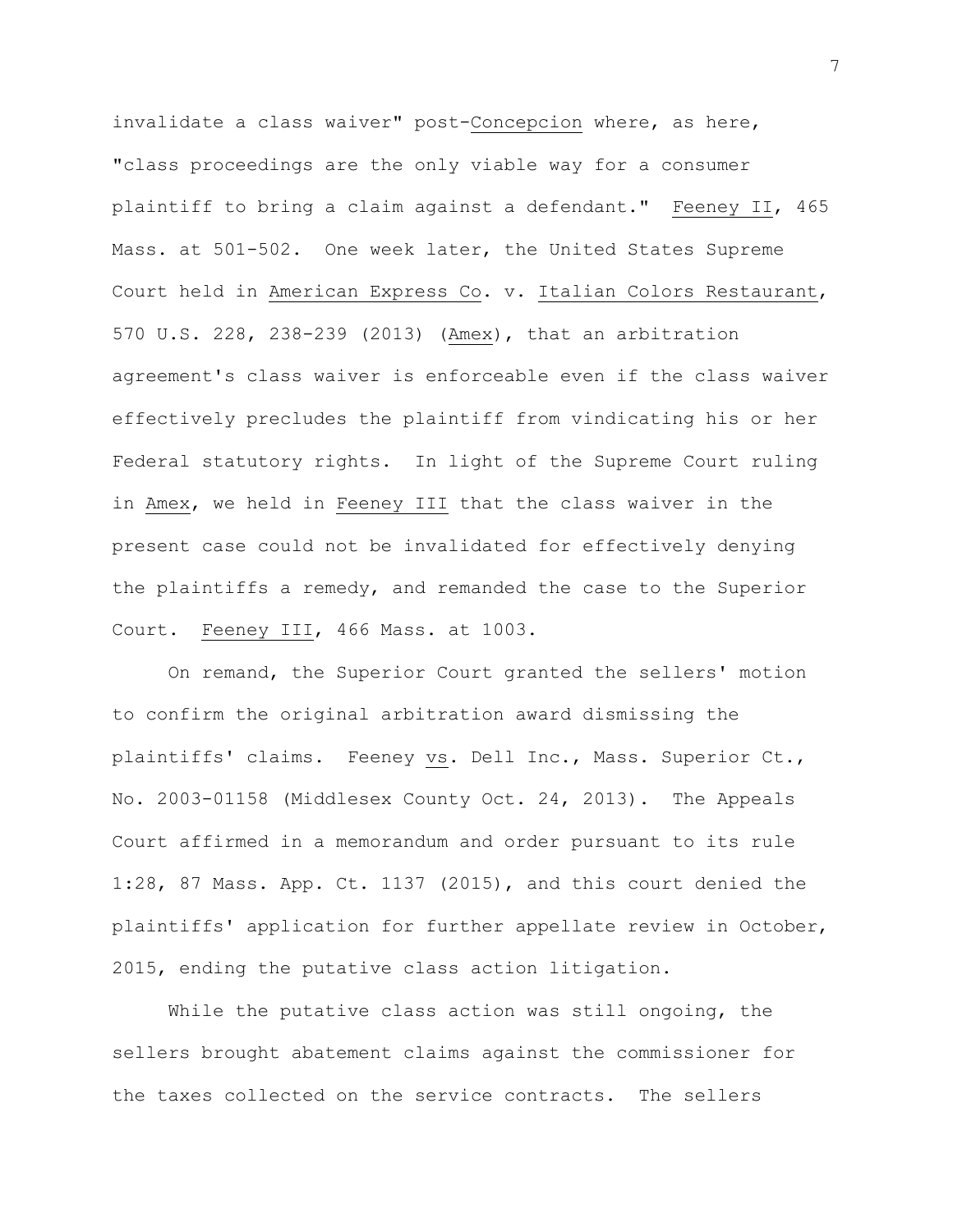indicated in their abatement filings that they only sought abatement in the event that the class action litigation resulted in a judgment requiring the sellers to refund the taxes to their customers. The sellers' filings stated that if they prevailed in the class action, they would withdraw their abatement applications.

The commissioner denied the sellers' abatement requests. The sellers filed timely petitions with the board challenging the commissioner's denial of their abatement requests, and the petitions were consolidated. In their petitions to the board, the sellers again emphasized that they sought abatement to protect against a possible judgment against them in the putative class action litigation.

Dedham Health filed motions to intervene in the sellers' petitions before the board, arguing that it and "other similarly situated customers" were the "real parties in interest" because the customers were entitled to be refunded in the amount of any abatement paid out to the sellers. Dedham Health also asserted that the commissioner prohibits customers from pursuing abatement claims themselves "where the challenged 'tax' was paid to, and remitted by, the seller." However, Dedham Health did not ask for class action certification before the board because, as it conceded in its motion, "there is no procedure for certifying a class action to the [board]." The board granted

8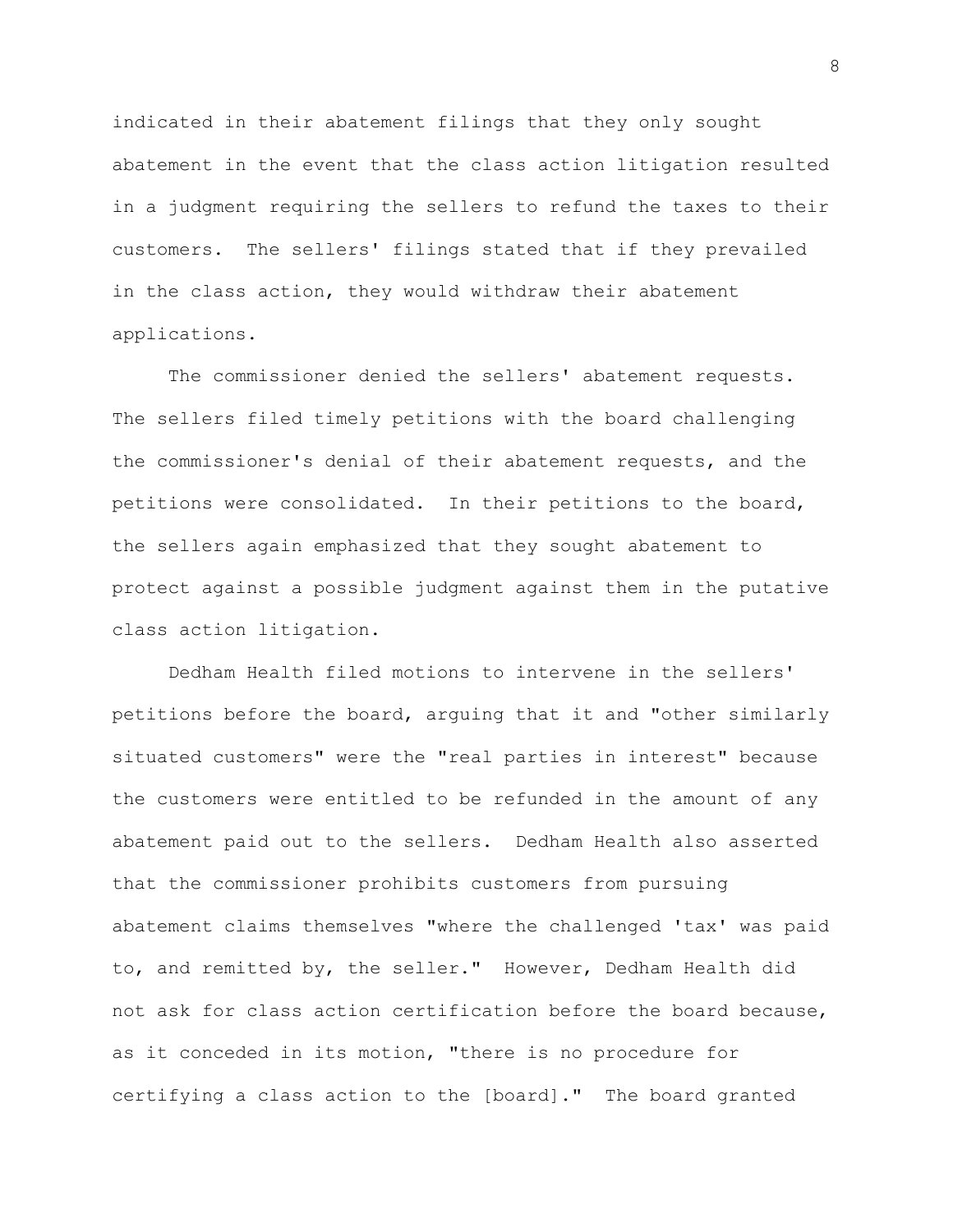Dedham Health's motions to intervene, concluding that it had alleged "sufficient facts . . . to support its claims that the parties may not be adequately representing Dedham Health's interests" and that Dedham Health had "a substantial interest in the subject matter of this litigation." In allowing Dedham Health's intervention, the board noted that it "in no way extends or expands the limitations contained in G. L. c. 62C, § 37," the statute that sets forth the procedure for pursuing abatement.

The parties submitted a joint statement of facts and a joint evidentiary record to the board. The board ruled in December, 2013, that, with certain exceptions, the transactions did not fall within the statutory or regulatory framework for taxation and thus the sellers had not been required to collect the taxes at issue, and were therefore entitled to an abatement of all such taxes they had remitted. The board directed the parties to "compute the amounts to be abated based on the foregoing findings and rulings." Because computing the abatement amounts would be a complex and expensive task, the board granted the sellers' motion to stay the board proceedings until all appeals in the putative class action litigation had been exhausted.<sup>9</sup>

 $9$  As grounds for their motion to stay, the sellers cited the significant expenses they would incur to compute the abatement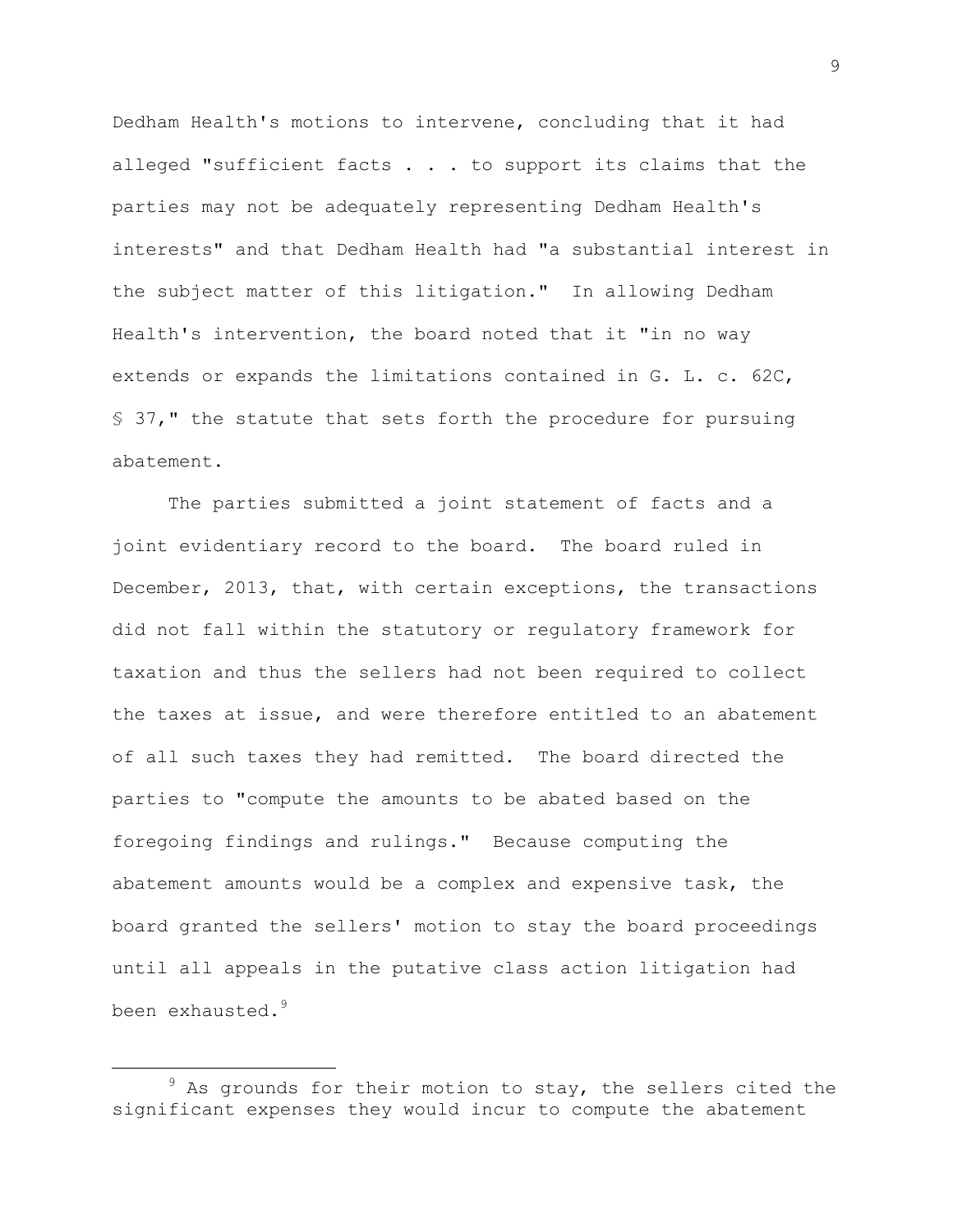After the final dismissal of the putative class action in favor of the sellers, the sellers withdrew all of their petitions before the board. Dedham Health filed a motion to strike the sellers' withdrawals, arguing that allowing the withdrawals would leave consumers without a forum to pursue a tax refund. In July, 2016, the board denied Dedham Health's motion to strike. Instead, the board ordered the proceedings closed in light of the sellers' withdrawals, ruling that "any pending or further motions and discovery are moot." The board's ruling did not include a rationale for its decision. Dedham Health did not request findings and a report, available pursuant to G. L. c. 58A, \$ 13.<sup>10</sup>

amounts, particularly in light of the sellers' anticipation that the Superior Court litigation would be resolved in their favor, at which time they intended to withdraw their petitions.

÷.

 $10$  The relevant portion of G. L. c. 58A, § 13, provides:

"[T]he board shall make such findings and report thereon if so requested by either party within ten days of a decision without findings of fact and shall issue said findings within three months of the request . . . . Such report may, in the discretion of the board, contain an opinion in writing, in addition to the findings of fact and decision. If no party requests such findings and report, all parties shall be deemed to have waived all rights of appeal to the appeals court upon questions as to the admission or exclusion of evidence, or as to whether a finding was warranted by the evidence.  $\ldots$ . The decision of the board shall be final as to findings of fact. Failure to comply with the time limits, as outlined above, shall not affect the validity of the board's decision."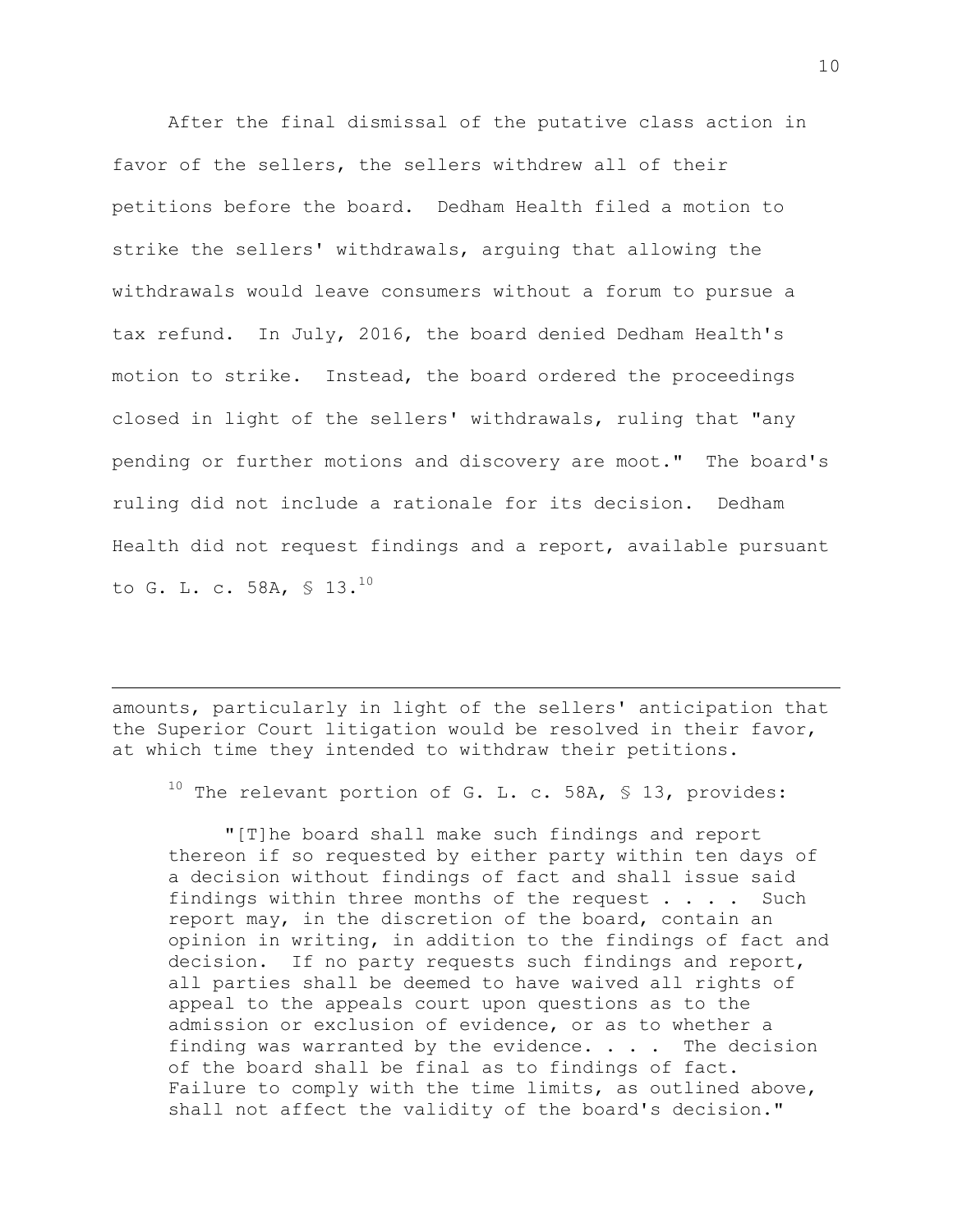On appeal, Dedham Health argues that the board (1) improperly denied Dedham Health's motion to strike the sellers' withdrawals, (2) incorrectly ruled that the withdrawals rendered all pending and future motions moot, and (3) violated Dedham Health's right to due process by terminating the proceedings. We examine each of these arguments in turn.

2. Discussion. Pursuant to G. L. c. 58A, § 13, when the board issues a final order without findings of fact, within ten days a party may request that the board issue findings of fact and a report. By failing to request findings and a report here, Dedham Health has "waived all rights of appeal . . . upon questions as to the admission or exclusion of evidence, or as to whether a finding was warranted by the evidence." G. L. c. 58A, § 13. See Assessors of Lynn v. Zayre Corp., 364 Mass. 335, 338 (1973). Our review of the board's decision is therefore limited to pure questions of law that were not otherwise waived. See Supermarkets Gen. Corp. v. Commissioner of Revenue, 402 Mass. 679, 681-682 (1988). Thus, we can only rule in Dedham Health's favor if the board erred as a matter of law. See id. We review the board's conclusions of law de novo. Regency Transp., Inc. v. Commissioner of Revenue, 473 Mass. 459, 464 (2016). "However, because the board is an agency charged with administering the tax law and has 'expertise in tax matters,' . . . we give weight to its interpretation of tax statutes, and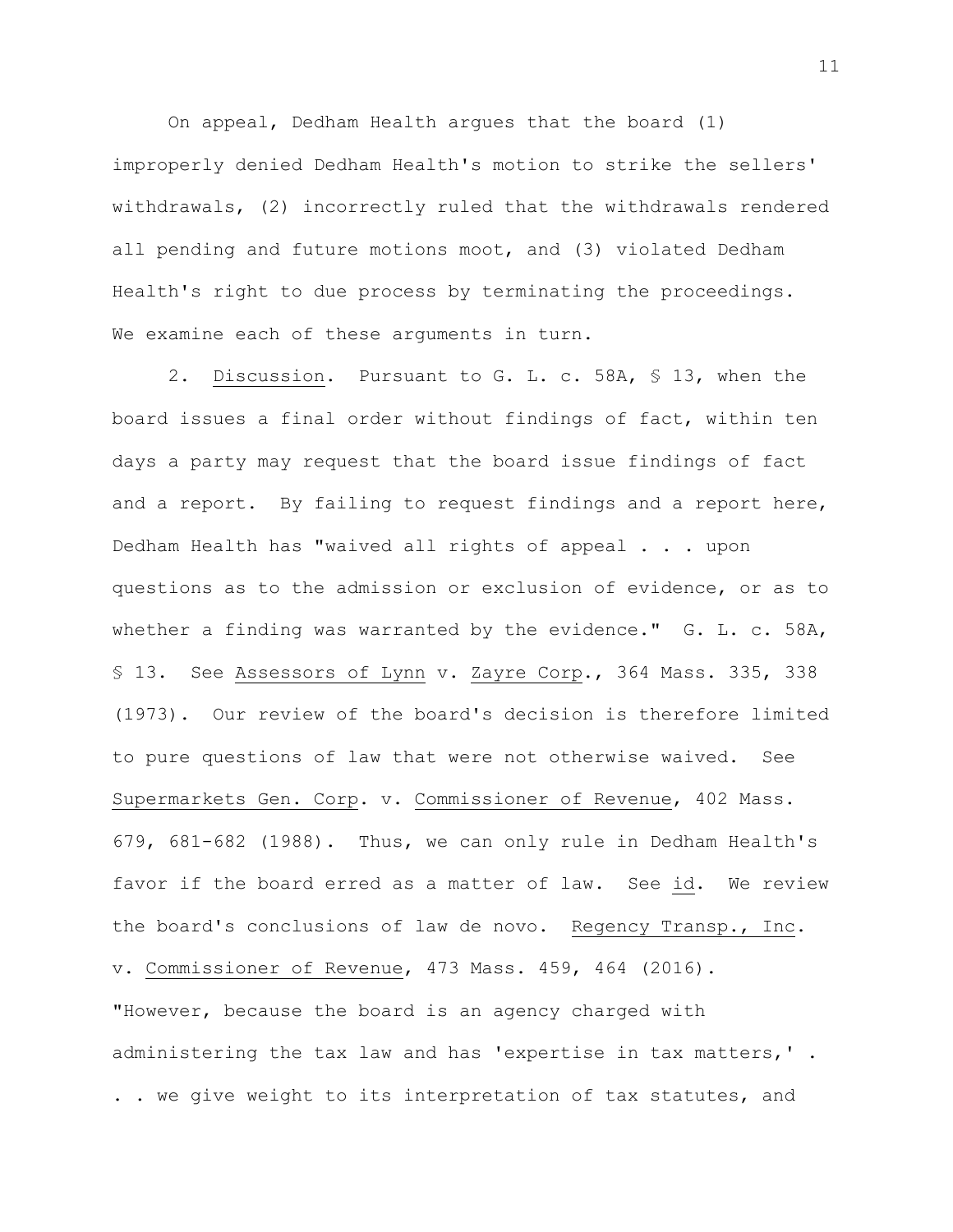will affirm . . . if [the board's] interpretation is reasonable" (citations omitted). AA Transp. Co. v. Commissioner of Revenue, 454 Mass. 114, 119 (2009).

a. Withdrawal. Dedham Health contends that the board erred in allowing the sellers to withdraw their petitions for abatement. Dedham Health interprets the board's final order as being predicated on the board's assumption that it was required as a matter of law to accept the sellers' withdrawals and thus had no discretion to strike them. On the basis of this assumption, Dedham Health asserts that the board did have discretion to strike the withdrawals, and that the board's failure to recognize its own discretion constituted an error of law.

As discussed, the board's final order did not include an explanation for its ruling. Because Dedham Health chose not to request findings of fact and a report, we do not know the basis for the board's decision. The board may have either (1) decided it had discretion to accept or reject the withdrawals, and chosen in the exercise of that discretion to accept the withdrawals; or (2) decided it had to accept the withdrawals as it lacked discretion to reject them as a matter of law. We cannot assume, in the absence of such findings and report, that the board's decision was made on the latter basis, rather than the former, as Dedham Health contends. Having failed to request

12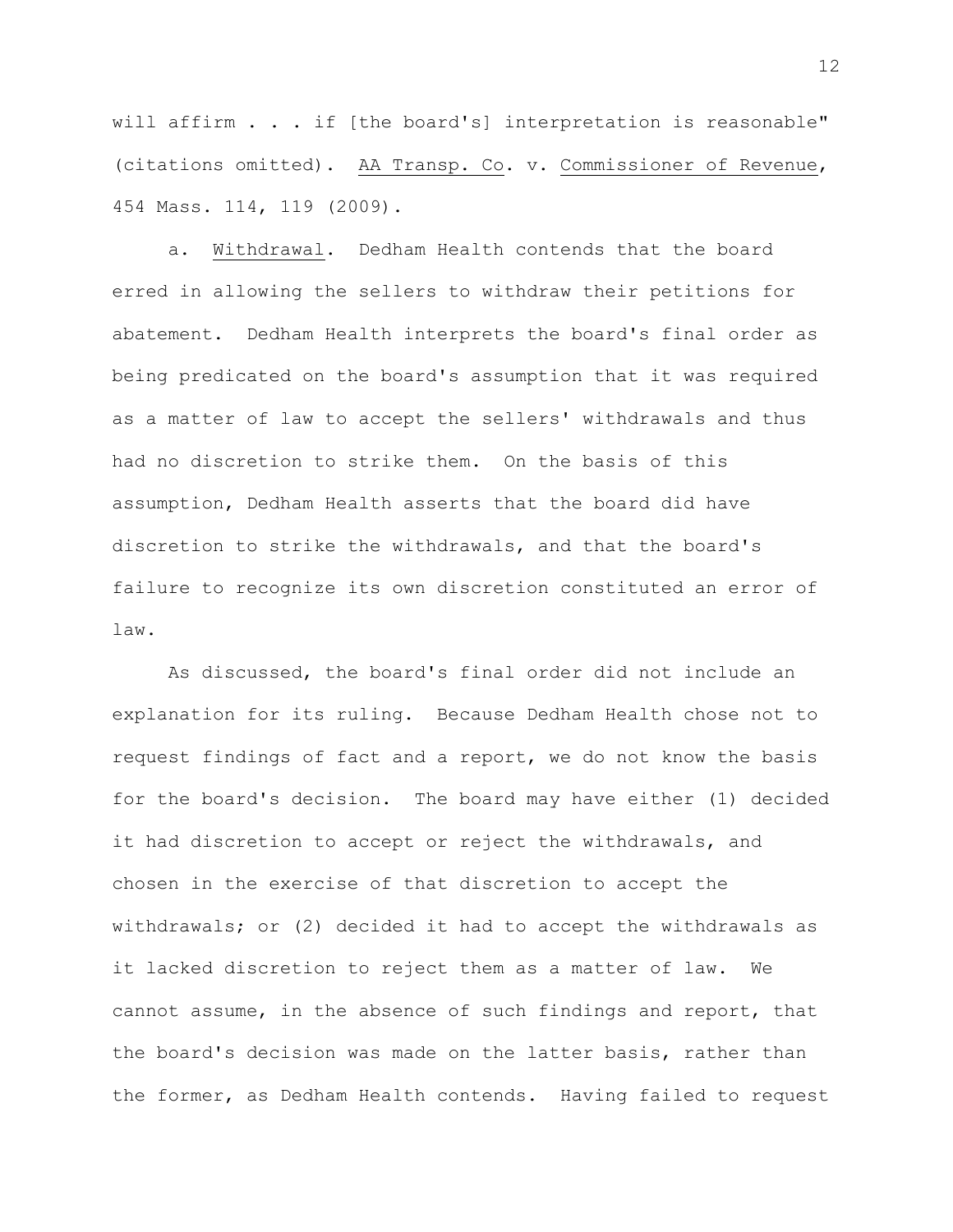findings and a report, Dedham Health is left only with the argument that the board's decision to accept the withdrawals was improper as a matter of law in these circumstances. See Supermarkets Gen. Corp., 402 Mass. at 681-682.

The board's rules expressly provide for withdrawals in certain circumstances:

"When notice of the settlement of a pending appeal is received by the clerk from either party, unless a withdrawal of the petition or agreement for decision is filed forthwith, the clerk shall inform both parties or their attorneys by mail that the appeal should be disposed of by filing a withdrawal of the petition or agreement for decision according to the terms of the settlement" (emphasis added).

831 Code Mass. Regs. § 1.21 (2007) (rule 1.21). Thus, at least where formal settlements are reached, the board expects that withdrawals be filed to formally dispose of the petition. While no such formal settlement has been reached and the withdrawals here were not filed pursuant to rule 1.21, the sellers effectively accepted the tax liability in its entirety, and thereby withdrew their petitions for abatement. Rule 1.21 thus provides support for the allowance and the board's acceptance of the withdrawals in the instant matter.

Prior decisions by this court have also recognized taxpayers' ability to withdraw and the board's ability to accept such withdrawals at various stages of administrative tax proceedings. See D'Errico v. Assessors of Woburn, 384 Mass.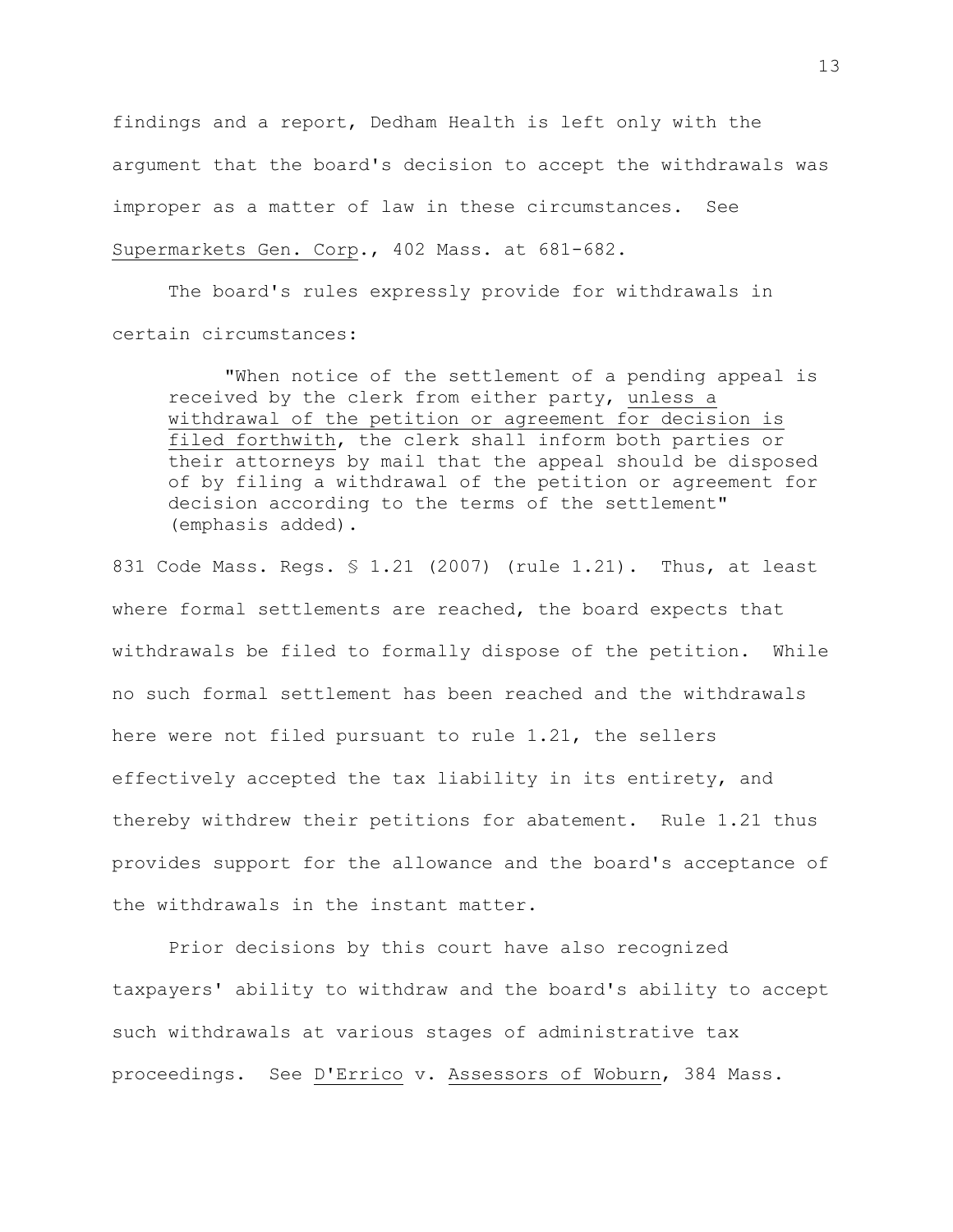301, 309 (1981) ("plaintiff's remedy was to pursue his appeal from the decision of the [board], but he withdrew that appeal. This withdrawal . . . was perhaps an unfortunate tactical decision but not one which this court can undo"); O'Brien v. State Tax Comm'n, 339 Mass. 56, 61 (1959) ("Two of these [buses] were garaged in Massachusetts but these are not here involved for the applications for abatement of the excises with respect to them have been withdrawn"). See also AA Transp. Co., 454 Mass. at 117 n.5. Nor does Dedham Health argue otherwise; it contends only that the board had the discretion to strike the withdrawals, and did not recognize that it had such discretion. As explained above, Dedham Health waived that argument by not requesting findings and a report.

Without such findings and a report, we cannot conclude as a matter of law that the board abused its discretion in allowing the sellers' withdrawals in these circumstances. See O'Connor v. Director of the Div. of Employment Sec., 384 Mass. 798, 799 (1981) ("In the absence of either such a request or an indication from the District Court judge that he felt constrained to dismiss the notice of appeal because he thought such action to be mandatory, we conclude that the judge considered the dismissal to be a matter of discretion and further conclude that, if such dismissals are indeed discretionary, the challenged dismissal would not have amounted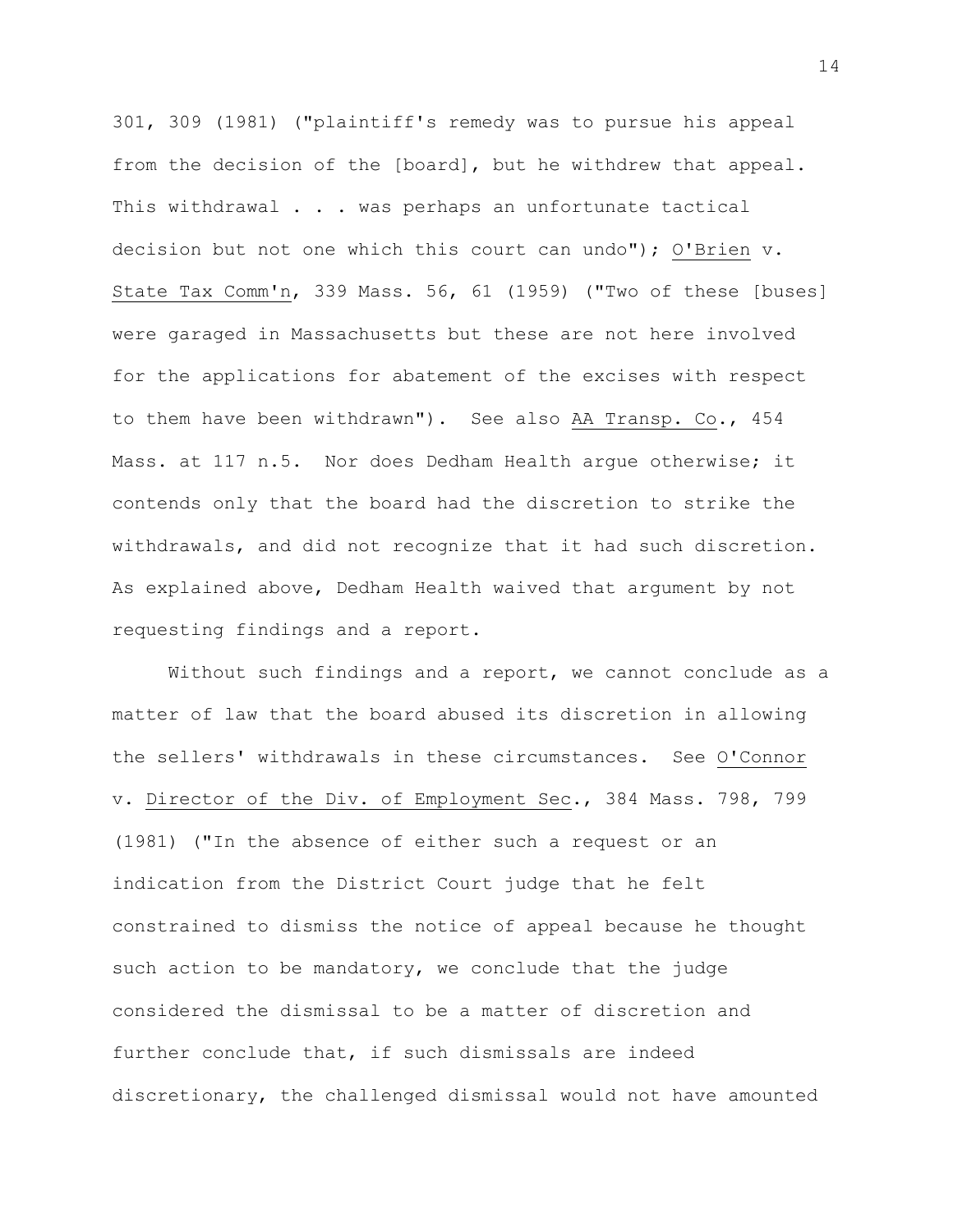to an abuse of discretion"). The proceedings had already gone on for thirteen years at that point; the putative class action lawsuit had ended in the sellers' favor; there were limited amounts of money at stake for individual purchasers; and only two plaintiffs had been identified in the class action, one of whom had died in the interim. $^{\rm 11}$ 

Finally, the board's prior decision allowing Dedham Health to intervene on its own behalf lends further support to the board's discretion to accept the sellers' withdrawals. As an intervener, Dedham Health had rights separate from the sellers' rights. Thus, the sellers' withdrawal, by itself, did not leave Dedham Health without a right or remedy. We address those rights below.

b. Independent right to abatement. Dedham Health asserts that, as an intervening party, it had an independent right to continue to litigate the abatement proceedings even after the sellers' withdrawal. To determine Dedham Health's rights before the board, we look both to the statutory scheme of the tax in question and the rights the board provided Dedham Health as an intervener. Commissioner of Revenue v. A.W. Chesterton Co., 406

L,

 $11$  We also conclude that it would have been within the board's discretion to deny the withdrawals, given the sellers' over-all responsibility for collecting and abating the tax, which, according to one filing by the commissioner, involved as much as \$50 million and as many as 7 million to 10 million purchasers.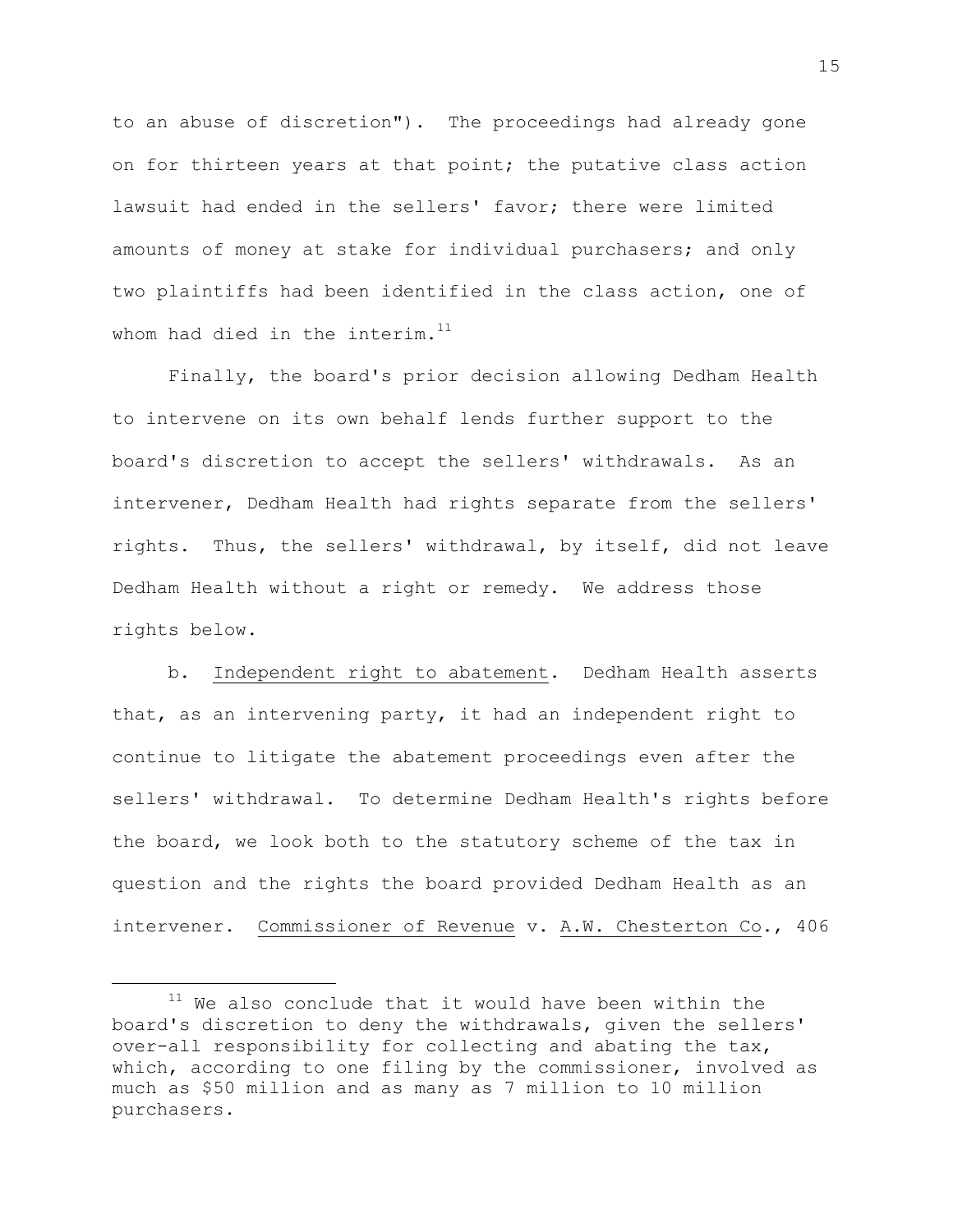Mass. 466, 467-468 (1990) (abatement is created by statute, so board only has jurisdiction to extent prescribed by governing statute). This task is made somewhat more complicated by the fact that the board never made an explicit finding as to whether the taxes at issue were sales taxes, under the purview of G. L. c. 64H, or use taxes, under the purview of G. L. c. 64I. $^{12}$  We conclude that in these circumstances both statutory schemes place the legal responsibility for collecting and paying the taxes and seeking abatement on the sellers, leaving only limited rights to Dedham Health as an intervener.

i. Statutory rights. In Massachusetts, sales and use taxes are designed as "complementary components of a unitary taxing program created to reach all transactions . . . in which tangible personal property is sold inside or outside the Commonwealth for storage, use, or other consumption within the Commonwealth." Boston Tow Boat Co. v. State Tax Comm'n, 366 Mass. 474, 476-477 (1974). The sales tax is imposed on retail purchases made inside the Commonwealth. See G. L. c. 64H, § 2. The use tax, "designed to prevent loss of sales tax revenue from . . . out-of-State retail purchases," is imposed on retail purchases made outside the Commonwealth that are stored, used, or otherwise consumed in Massachusetts. D & H Distrib. Co. v.

 $12$  The interlocutory order of the board concluding that the taxes were unlawful refers to the taxes collectively as "sales and use taxes."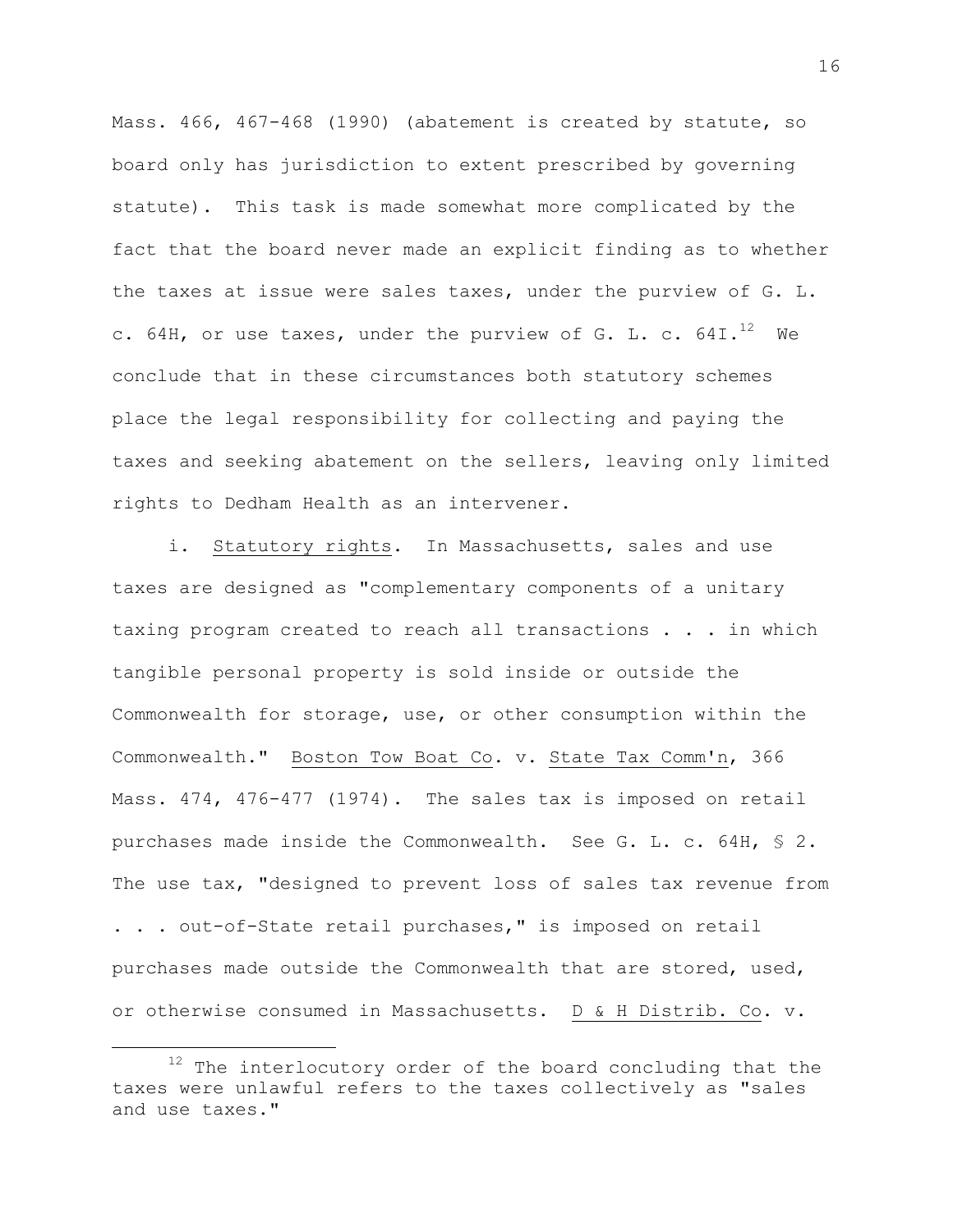Commissioner of Revenue, 477 Mass. 538, 540 (2017). See G. L. c. 64I, § 3. The sales tax and the use tax are mutually exclusive, and the tax rate is identical. Regency Transp., Inc., 473 Mass. at 462.

Vendors are responsible for collecting and remitting the sales tax and therefore are the party entitled to seek abatement. See G. L. c. 64H, § 3; First Agricultural Nat'l Bank of Berkshire County v. State Tax Comm'n, 353 Mass. 172, 179 (1967), rev'd on other grounds, 392 U.S. 339 (1968). By contrast, purchasers are generally responsible for payment of the use tax. See G. L. c. 64I, § 3. However, in practice purchasers "seldom remit use tax of their own volition, and are not likely even to be aware of the requirement." D & H Distrib. Co., 477 Mass. at 540. Rather, for applicable purchases outside Massachusetts from a vendor who conducts business in Massachusetts, the vendor is required to collect and remit the use tax, as it would a sales tax. See G. L. c. 64I,  $\frac{13}{13}$  See also G. L. c. 64H, § 3. More specifically:

 $13$  General Laws c. 64I, § 4, provides, in relevant part:

÷.

"Every vendor engaged in business in the commonwealth and making sales of tangible personal property or services for storage, use or other consumption in the commonwealth not exempted under this chapter, shall at the time of making the sales, or, if the storage, use or other consumption of the tangible personal property or services is not then taxable hereunder, at the time the storage, use or other consumption becomes taxable, collect the tax from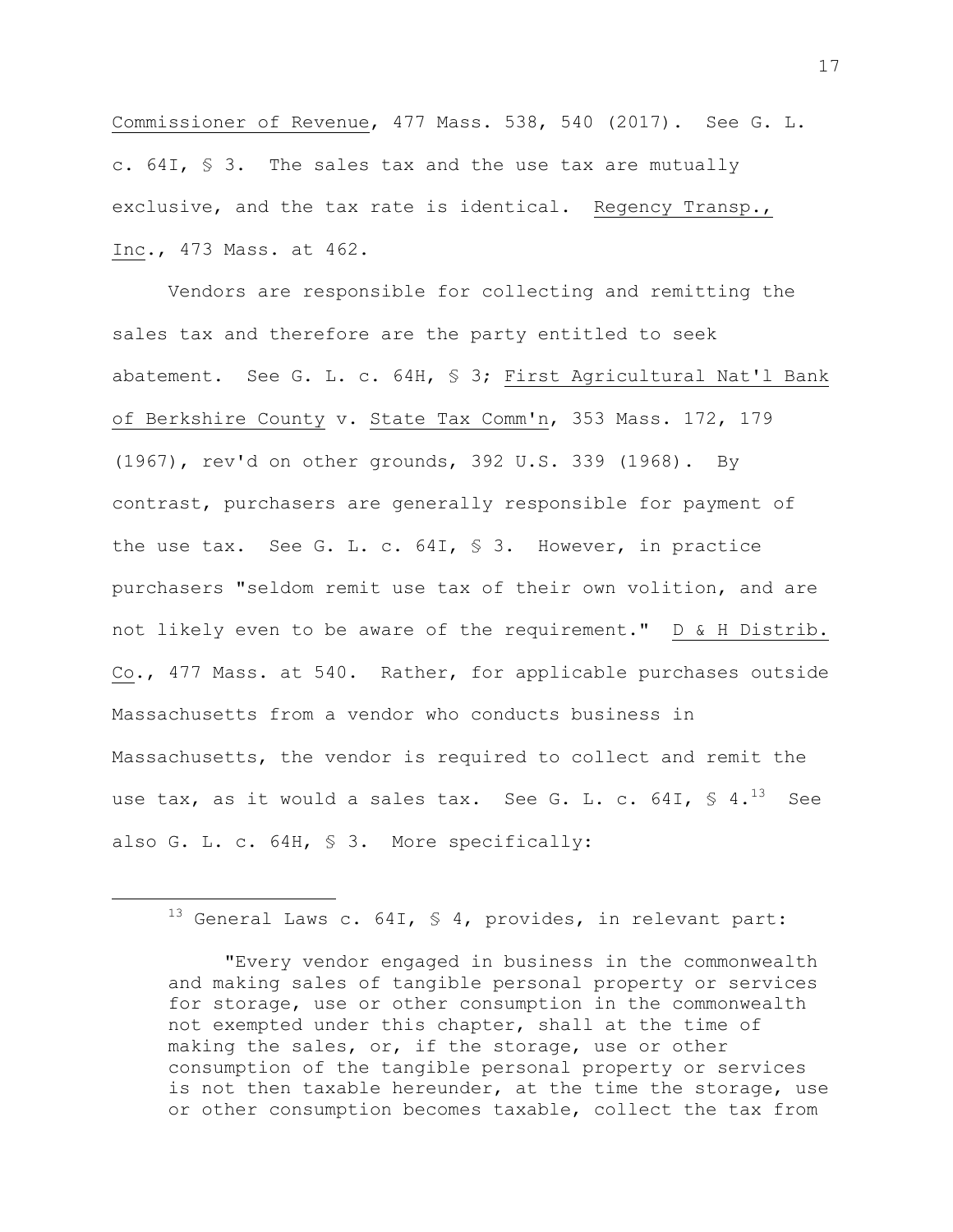"Vendors 'engaged in business in the commonwealth' who sell tangible personal property or services 'for storage, use or other consumption in the commonwealth' are required to collect the tax from the purchaser and give the purchaser a receipt, unless the 'storage, use, or other consumption' is not 'taxable' at the time of sale, in which case vendors are required to collect the tax when storage, use, or other consumption 'becomes taxable.'"

Town Fair Tire Ctrs., Inc. v. Commissioner of Revenue, 454 Mass. 601, 606 (2009), quoting G. L. c. 64I, § 4. In such instances where the vendor is required to collect the use tax, if the vendor fails to do so, the tax is "owed by the vendor to the commonwealth." G. L. c. 64I, § 4. See Town Fair Tire Ctrs., Inc., supra. $^{14}$ 

÷.

the purchaser and give the purchaser a receipt therefor in the manner and form prescribed by the commissioner. The tax required to be collected by the vendor shall constitute a debt owed by the vendor to the commonwealth. Such vendor shall collect from the purchaser the full amount of the tax imposed by this chapter, or an amount equal as nearly as possible or practicable to the average equivalent thereof; and such tax shall be a debt from the purchaser to the vendor, when so added to the sales price, and shall be recoverable at law in the same manner as other debts."

 $14$  Under both tax schemes, when added to the sales price, the amount taxed becomes a "debt from the purchaser to the vendor." See G. L. c. 64H, § 3; G. L. c. 64I, § 4. Both schemes include a "bad debt" provision, wherein "any vendor who has paid to the commissioner a tax for a sale on credit is 'entitled' to reimbursement if the account 'is later determined to be worthless.'" Household Retail Servs., Inc. v. Commissioner of Revenue, 448 Mass. 226, 229 (2007). However, this provision is a mere "statutory courtesy," as the vendor is still legally responsible for paying the tax. Id. at 230. See Continental-Hyannis Furniture Co. v. State Tax Comm'n, 366 Mass. 308, 309 (1974) (prior to enactment of bad debt provision, vendor remained liable for sales tax even in instances where purchaser did not tender payment for tax).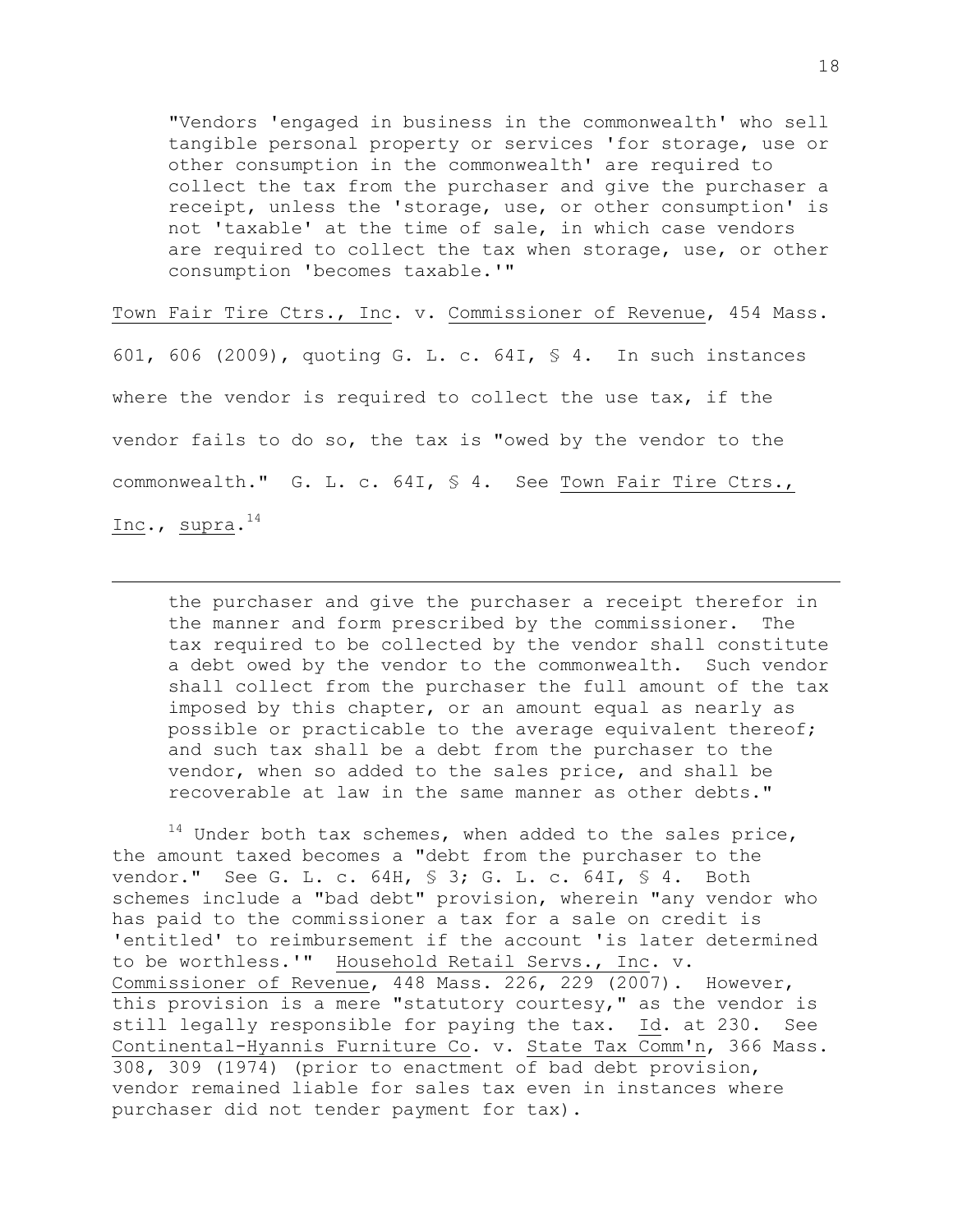Thus, where the vendor has collected and remitted the use tax, such that it mirrors the implementation of the sales tax, the vendor is legally responsible for the tax and becomes the party entitled to seek abatement. $15$ 

Here, the taxes at issue were collected and remitted by the sellers, not Dedham Health. Therefore, regardless of whether the taxes at issue were sales taxes or use taxes, the sellers were the party statutorily responsible for the payment of the tax and statutorily entitled to seek abatement, not Dedham Health. This is true even though the economic burden of the taxes at issue were passed along to Dedham Health. See First Agricultural Nat'l Bank of Berkshire County, 353 Mass. at 180 ("There is no necessary inconsistency between imposing the legal incidence of a tax upon the vendor, yet recognizing a statutory right in the vendor to shift the tax to the purchaser"). Placing the legal responsibility for the tax on vendors is also in accord with the purpose of the tax scheme. By making the vendors responsible, the Legislature adopted "what it believed to be the most efficacious method of ensuring the payment" of the tax. Baker Transport, Inc. v. State Tax Comm'n, 371 Mass.

L,

 $15$  When abatement is sought for either tax, the vendor who collected the tax cannot, however, receive a refund until he or she demonstrates that "he [or she] has repaid to the purchaser the amount for which the application for refund is made." G. L. c. 62C, § 37.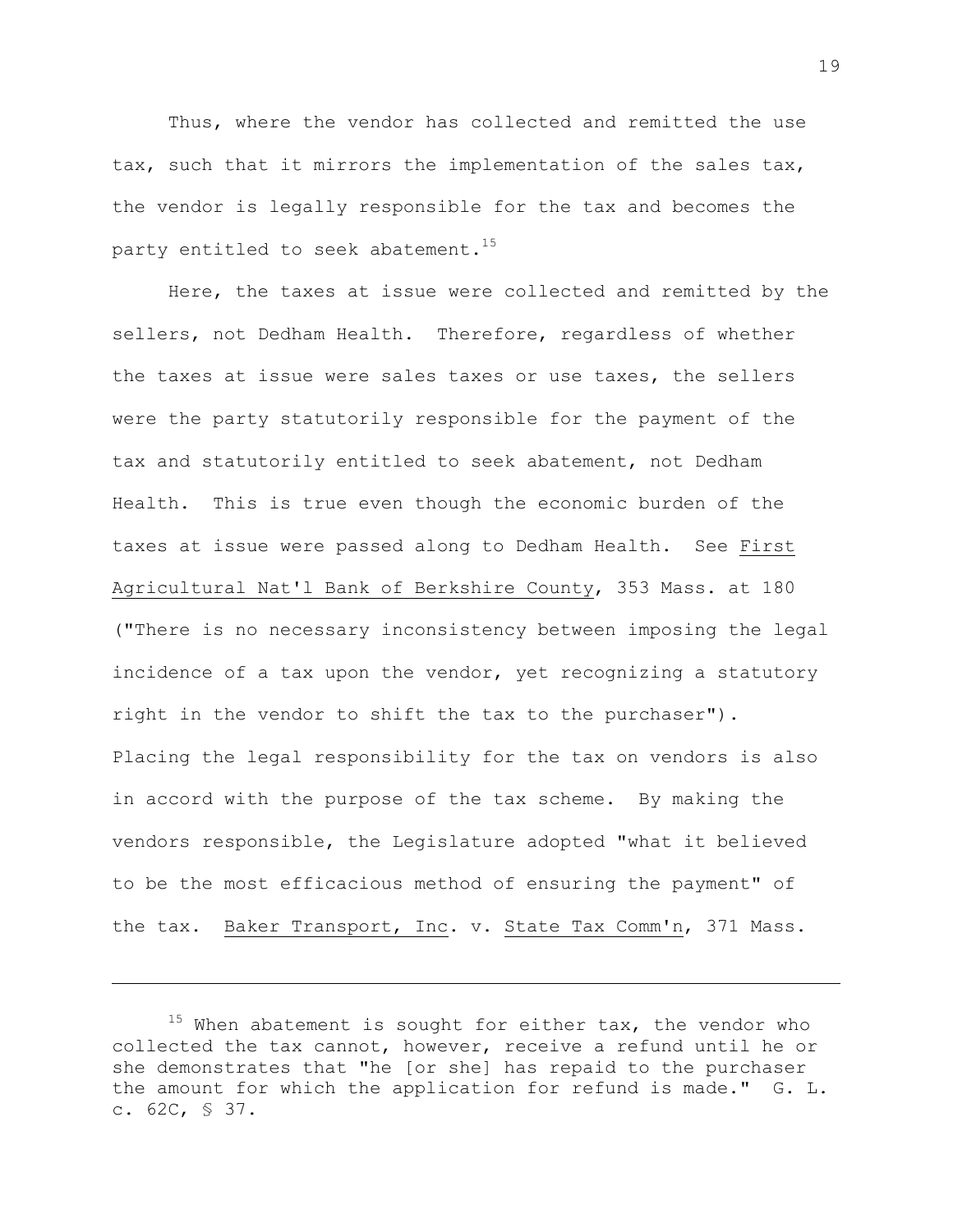872, 875-876 (1977) (Legislature's decision to require tax payment prior to issuance or transfer of vehicle registration was intended to ensure taxes paid on all taxable sales of motor vehicles). See First Agricultural Nat'l Bank of Berkshire County, supra at 178 ("practical considerations necessitate its collection and remission to the State by the vendor"). Because the vendor is already collecting the tax from the purchasers, placing the legal responsibility for collecting, paying, and abating the tax on the vendor is a logical way of administering the tax burden, such that the State does not have to pursue individual purchasers for payment.

ii. Intervener rights. Although Dedham Health was not statutorily entitled to seek abatement here, the board allowed Dedham Health to intervene in the proceedings before the board. The sellers argue that such intervention violated the statutory scheme. See A.W. Chesterton Co., 406 Mass. at 467-468, quoting Assessors of Boston v. Suffolk Law Sch., 295 Mass. 489, 492 (1936) ("Since the remedy by abatement is created by statute [the board] has no jurisdiction to entertain proceedings for relief by abatement begun at a later time or prosecuted in a different manner than is prescribed by the statute"). We disagree.

The board properly allowed the intervention in accordance with its own procedures. Under 831 Code Mass. Regs. § 1.37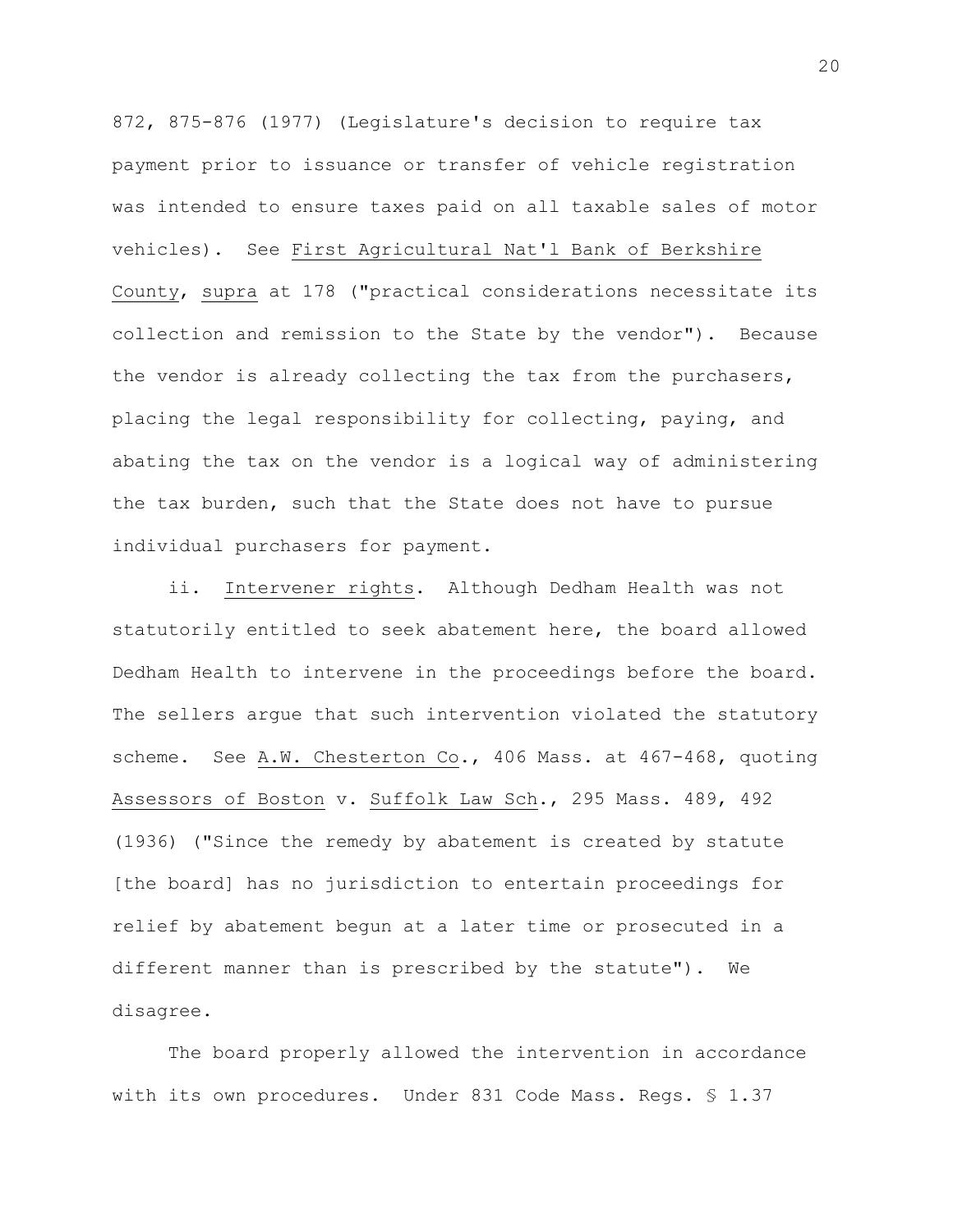(2007), the "practice and procedure before the [b]oard shall conform to that heretofore prevailing in equity causes . . . prior to the adoption of the Massachusetts Rules of Civil Procedure."<sup>16</sup> Prior to the adoption of the Massachusetts Rules of Civil Procedure in 1973, an intervener needed a "substantial interest in the subject matter of the original litigation" to intervene in an equity claim. See D.J. Doyle & Co. v. Darden, 328 Mass. 288, 290 (1952); Check v. Kaplan, 280 Mass. 170, 178 (1932). Here, the board determined that "Dedham Health has alleged sufficient facts relating to the subject matter of these appeals to support its claims that the parties may not be adequately representing [Dedham Health's] interests and therefore [Dedham Health has] a substantial interest in the subject matter of this litigation." The board also correctly cited controlling authority in its order allowing Dedham Health to intervene. See Check, supra.

In these circumstances, where the board ordered an abatement, but where the sellers indicated they would withdraw from the abatement proceedings if the putative class action were dismissed, allowing Dedham Health to intervene was appropriate. The board correctly recognized that Dedham Health, as the purchaser whose money was used to pay the tax, had a substantial

<sup>&</sup>lt;sup>16</sup> This provision of the Code of Massachusetts Regulations also states that "substance and not form shall govern" in these proceedings. 831 Code Mass. Regs. § 1.37 (2007).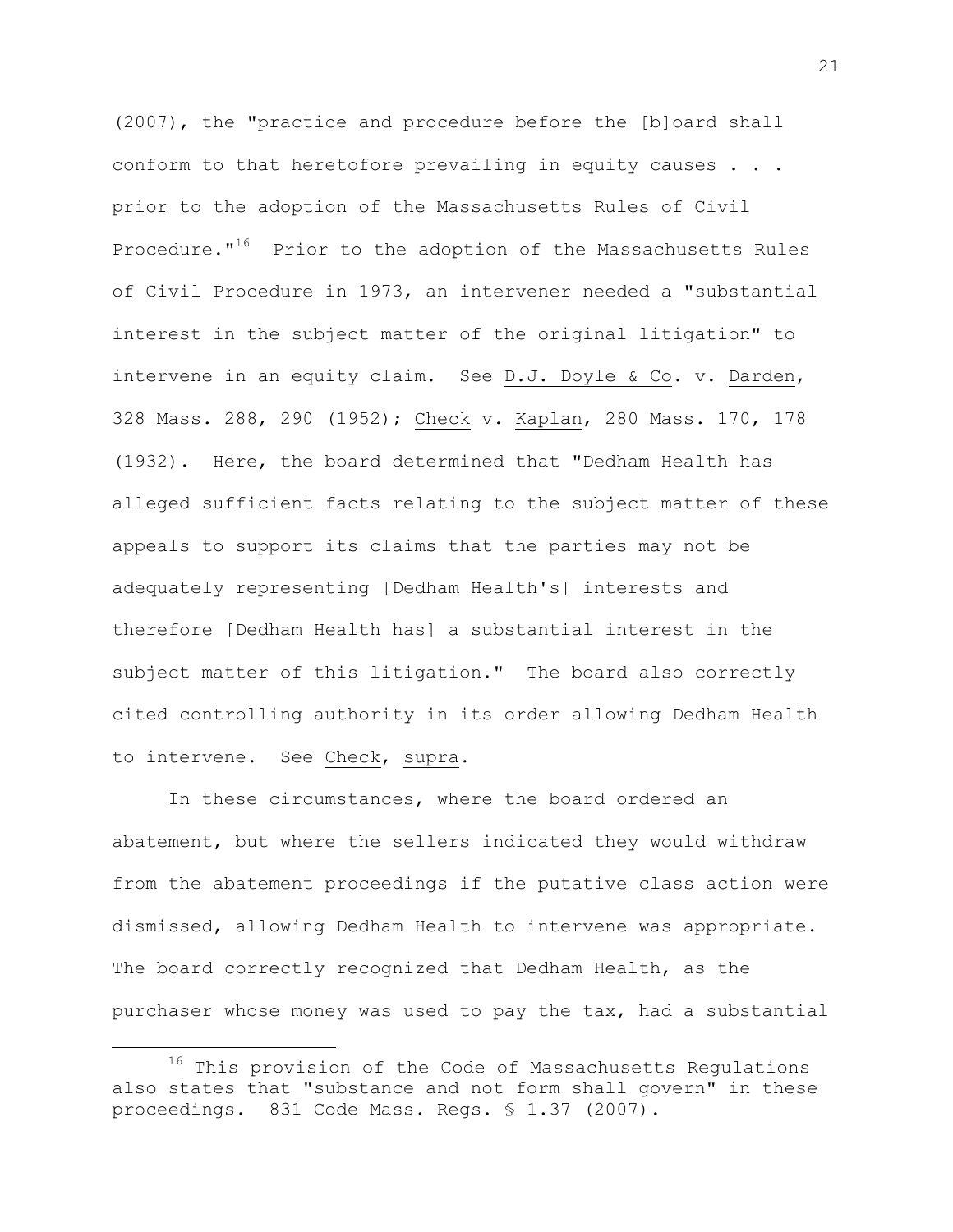interest in the abatement and that the sellers had no intention or incentive to protect that interest. Intervention was an appropriate means of protecting Dedham Health's substantial interest, while also respecting the statutory structure and the expertise of the board. See Raytheon Co. v. Commissioner of Revenue, 455 Mass. 334, 337 (2009); French v. Assessors of Boston, 383 Mass. 481, 482 (1981) ("We have long recognized the board's expertise in tax matters").

As an intervener, Dedham Health became a party to the abatement proceedings entitled to protect its interest in the abatement. See Spence v. Boston Edison Co., 390 Mass. 604, 611 (1983); American Hoechest Corp. v. Department of Pub. Utils., 379 Mass. 408, 410 (1980); Check, 280 Mass. at 178. Cf. Mass. R. Civ. P. 24, 365 Mass. 769 (1974); Massachusetts Fed'n of Teachers, AFT, AFL-CIO v. School Comm. of Chelsea, 409 Mass. 203, 205 (1991) (specifying conditions under which party has right to intervention); May v. Commissioner of Internal Revenue, 553 F.2d 1207, 1208 (9th Cir. 1977) (per curiam) ("Intervention in a proceeding before [the Tax Court] has been held to be within the sound discretion of the Tax Court"). Indeed, the board expressly rejected attempts to limit Dedham Health's role to that of an amicus allowed only to brief and argue before the board.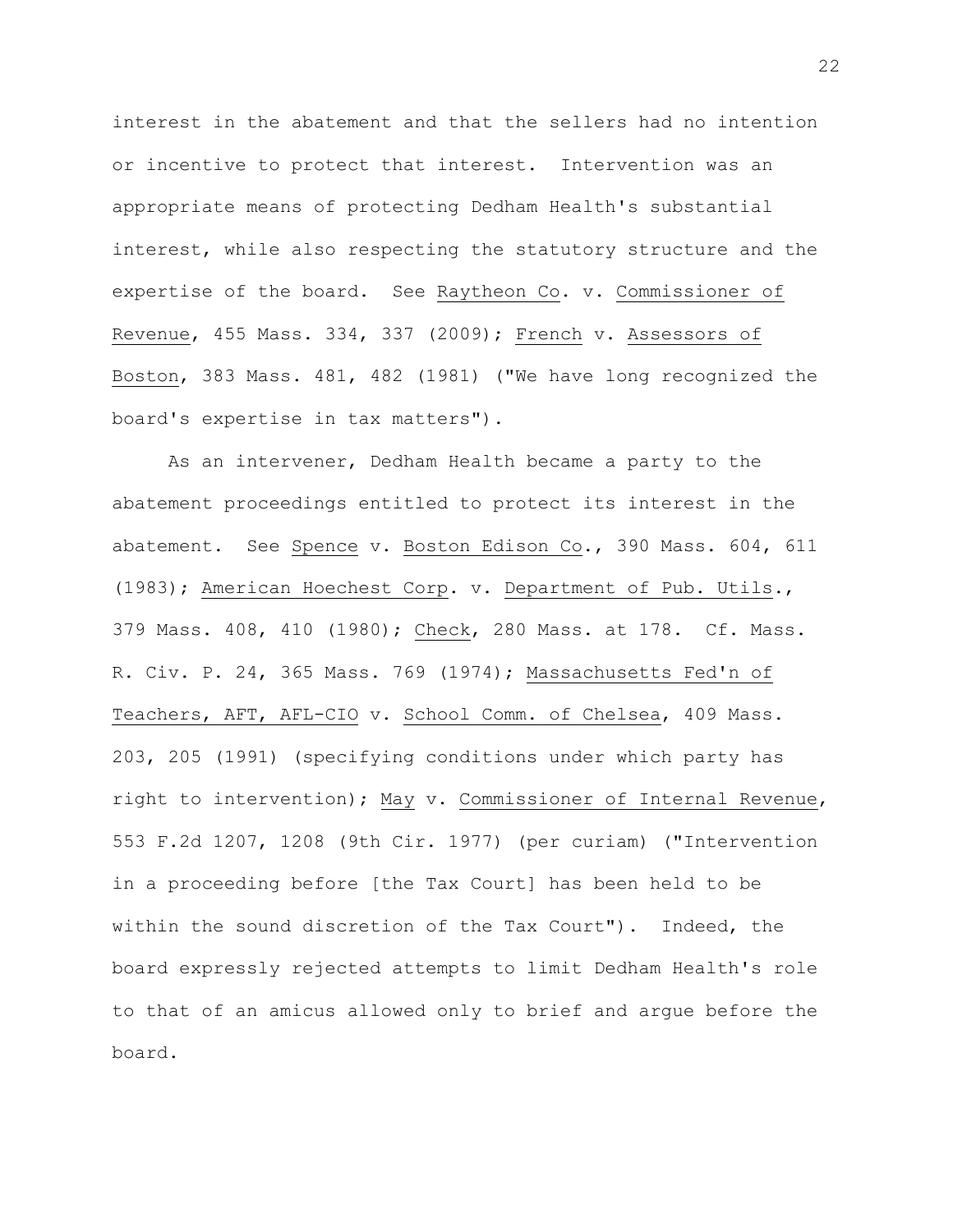Both the sellers and the commissioner contend that Dedham Health has no right to recover the taxes it paid, as an intervener or otherwise, because Dedham Health did not file a request for abatement on its own. They make this argument despite recognizing that such a request would have been denied and was thus futile. See Sullivan v. Brookline, 435 Mass. 353, 355 n.1 (200l) (where no administrative remedy exists, plaintiff is "not subject to any exhaustion requirement"); Massachusetts Bay Transp. Auth. v. Labor Relations Comm'n, 425 Mass. 253, 258 (1997) (exhaustion not required where it would be futile). Indeed, the commissioner concedes that he would deny any such application, as would the board, because neither the commissioner nor the board recognizes a purchaser's right to seek abatement independently. In other words, Dedham Health's other avenue of relief was to chase a separate ostensible "remedy" that would be denied as soon as it was pursued. We do not find this argument compelling.

The commissioner also suggests that Dedham Health could instead sue the sellers, relying on G. L. c. 64H, § 3 (a). The commissioner's interpretation of G. L. c. 64H, § 3 (a), however, runs contrary to the plain meaning of this provision. General Laws c. 64H, § 3 (a), requires the purchaser to reimburse the vendor for the sales tax that the vendor is statutorily required to remit to the Commonwealth. It is designed to protect the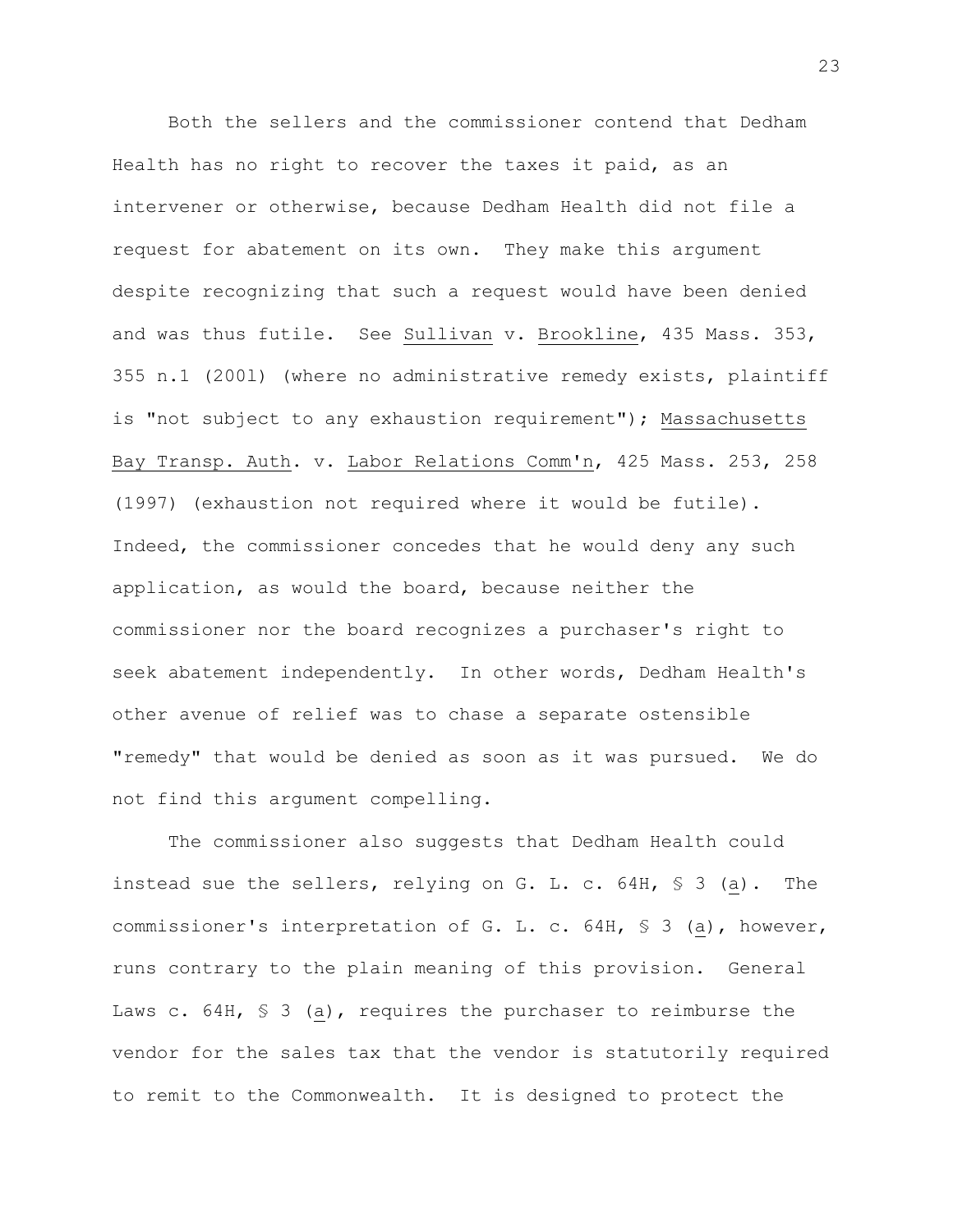vendor by imposing a reimbursement requirement on the purchaser. As explained by the amicus: "Nowhere does G. L. c. 64H, \$ [3 (a),] mention or even suggest any right of action by the purchaser against the vendor."

We recognize that Dedham Health's rights as an intervener were limited. It did not have the same statutory powers and responsibilities as the sellers, and thus could not seek to displace the sellers or play an equivalent role in the abatement process. The intervention order itself expressly stated that it "in no way extends or expands the limitations contained in G. L. c. 62C, § 37." Dedham Health's rights were appropriately limited to defending its own interest in the abatement that applied to its own transactions. It was not allowed or entitled to step into the sellers' shoes or to intervene, as Dedham Health suggests, as to the entirety of the sellers' tax abatement claims.

Although these rights were limited, we conclude that their existence could not be entirely contingent on the sellers' decision whether to continue the abatement process, once it had begun. In the instant cases, the board made this exact legal error. It decided Dedham Health had a substantial interest in the abatement and a limited right to intervene to defend that interest, but as soon as the sellers filed their withdrawals, the board terminated the proceedings, eliminating both the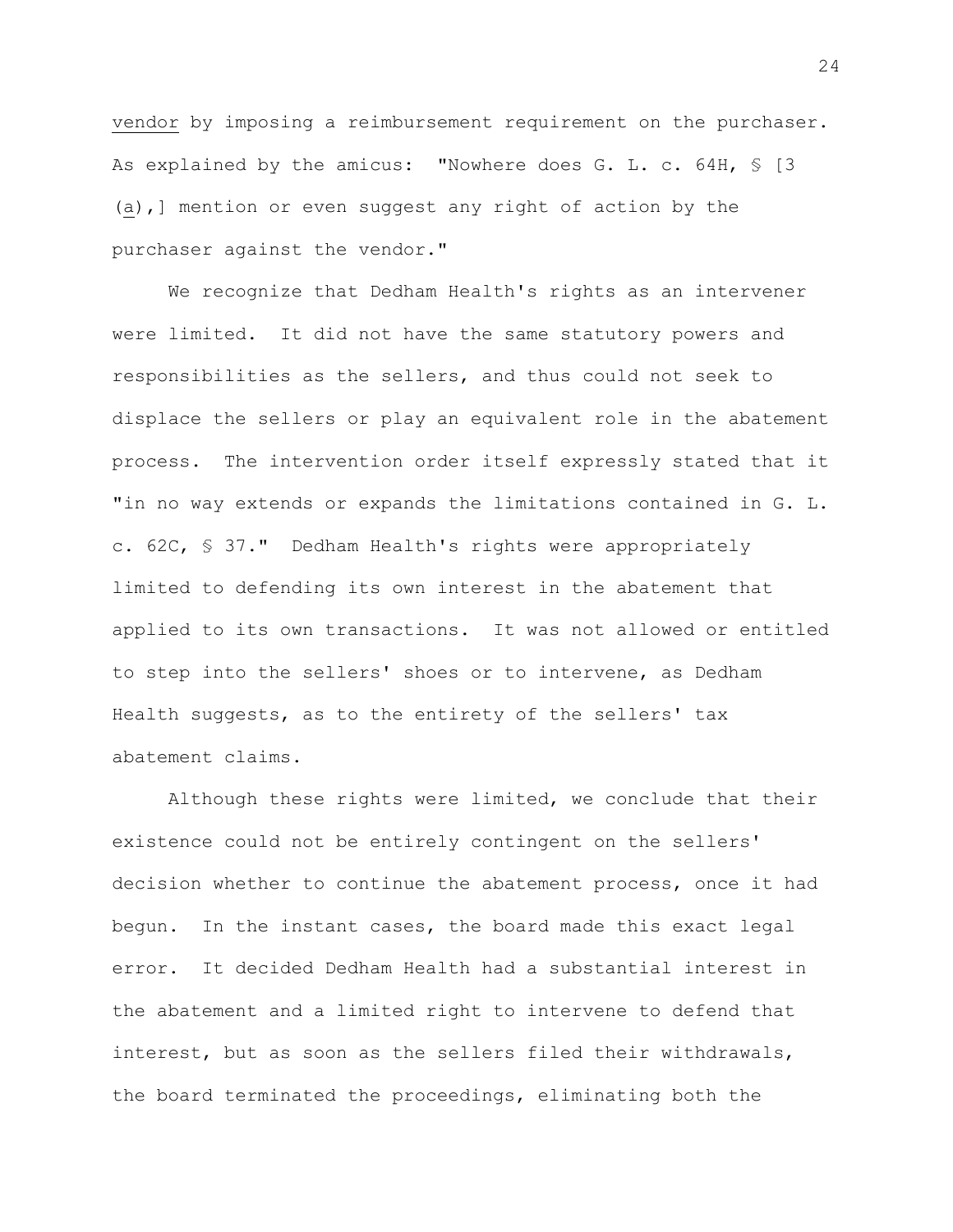interest and the right. In these circumstances, where the board had already found that the taxes were improperly imposed, it could not simply terminate the proceedings and leave Dedham Health without a remedy. See Spence, 390 Mass. at 611; American Hoechest Corp., 379 Mass. at 410; Check, 280 Mass. at 178. Cf. Mass. R. Civ. P. 24. Dedham Health should have been permitted to proceed after the sellers' withdrawal to recoup the tax payment the board found had been unlawfully imposed on Dedham Health. We therefore conclude that the board erred as a matter of law by instead choosing to terminate the proceedings after the sellers' unilateral withdrawal.

c. Due process. Dedham Health also contends that terminating the abatement proceedings over its objection violates its constitutional right not to be deprived of property without due process of law. Because we conclude that the board erred as a matter of law where it allowed Dedham Health to intervene and then took away that right and remedy when the sellers filed their withdrawals, we need not address this argument. Cf. Commonwealth v. Disler, 451 Mass. 216, 228 (2008) ("It is, of course, our duty to construe statutes so as to avoid such constitutional difficulties, if reasonable principles of interpretation permit it [citation and quotations omitted]); Textron Inc. v. Commissioner of Revenue, 435 Mass. 297, 307 (2001), cert. denied, 535 U.S. 986 (2002) ("As head of the